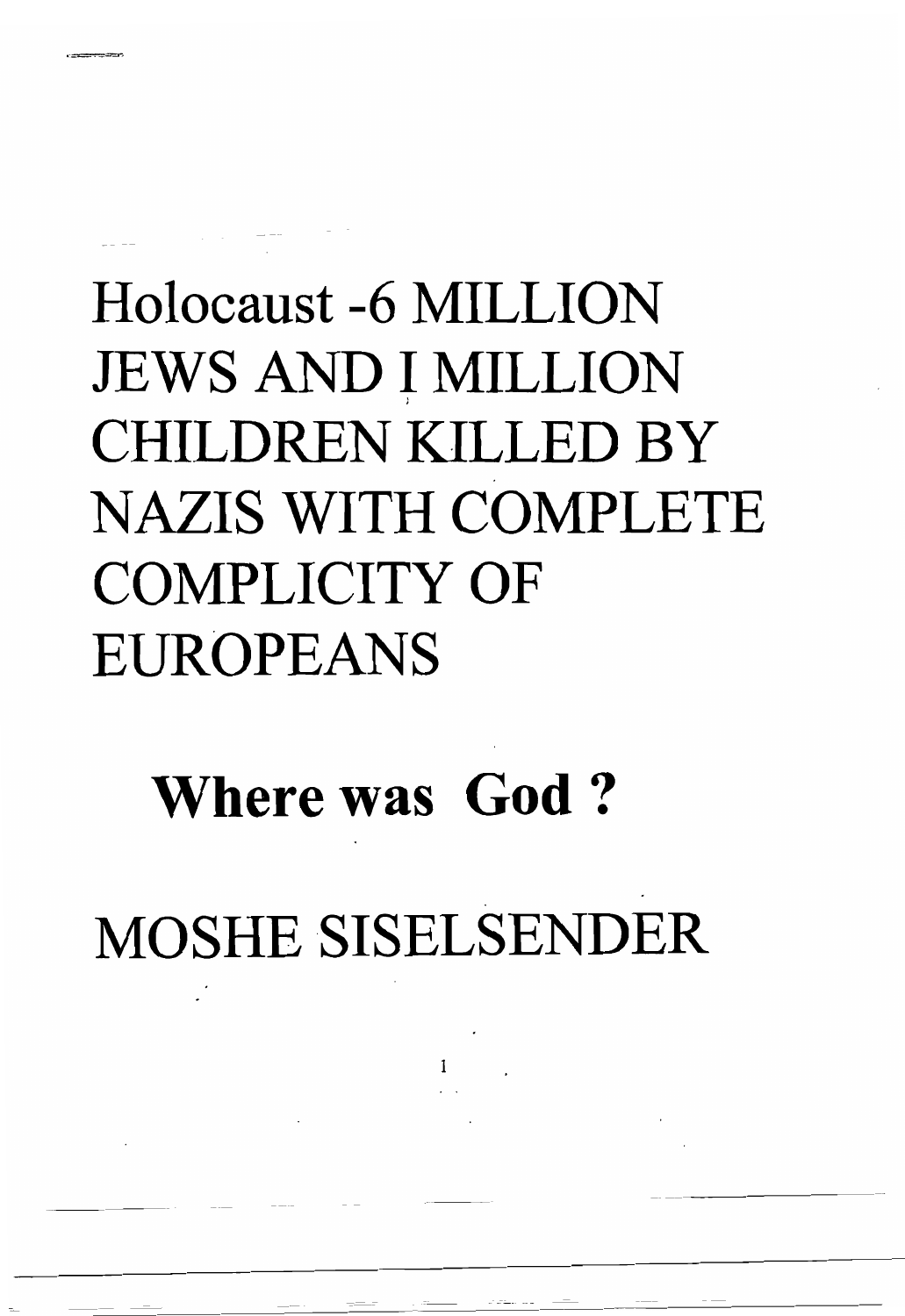## Holocaust -6 MILLION JEWS AND I MILLION CHILDREN KILLED BY NAZIS WITH COMPLETE COMPLICITY OF EUROPEANS

## Where was God ?

MOSHE SISELSENDER

 $\mathbf{I}^{\perp}$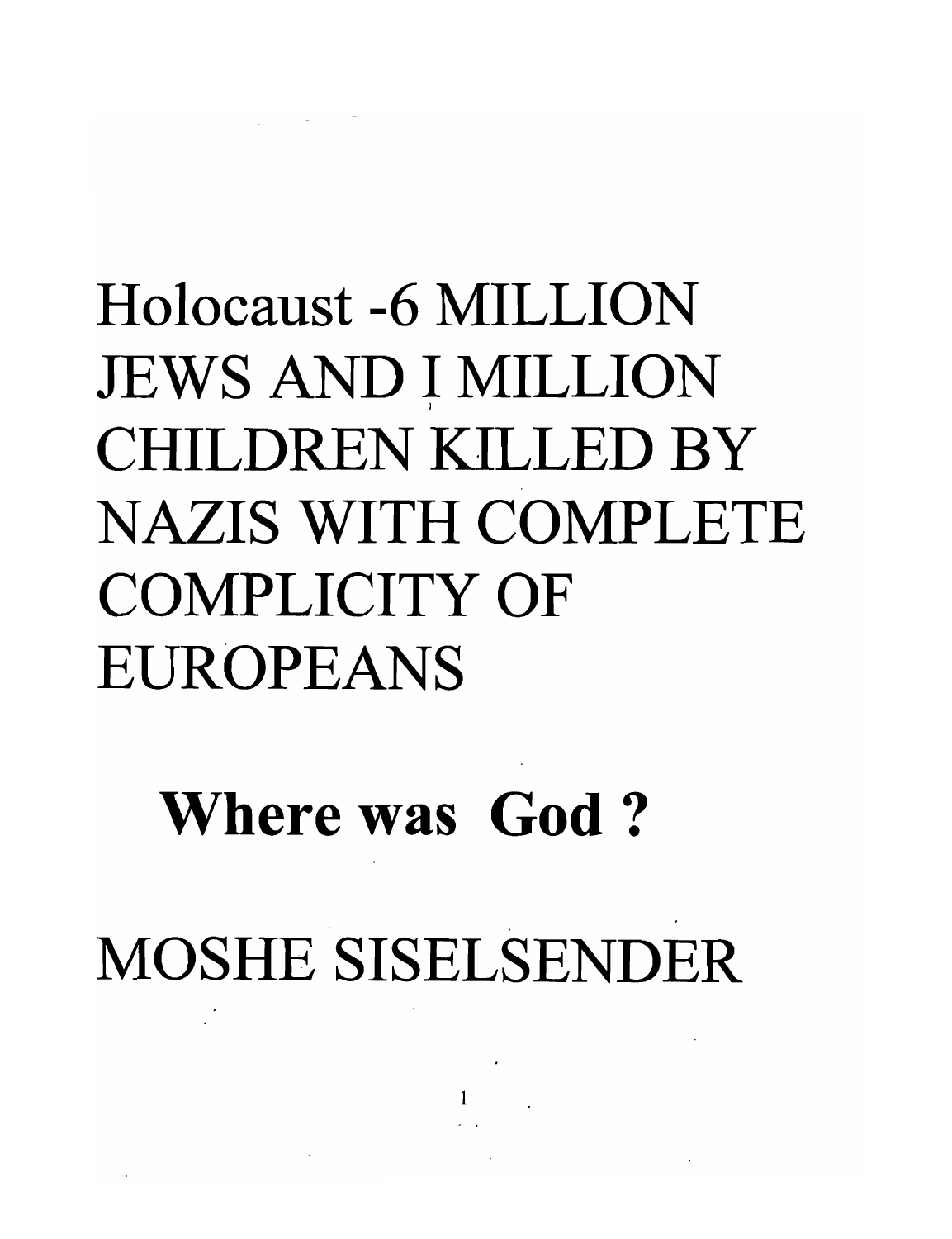## GOD

MOSHE SISELSENDER

Page 1 of 25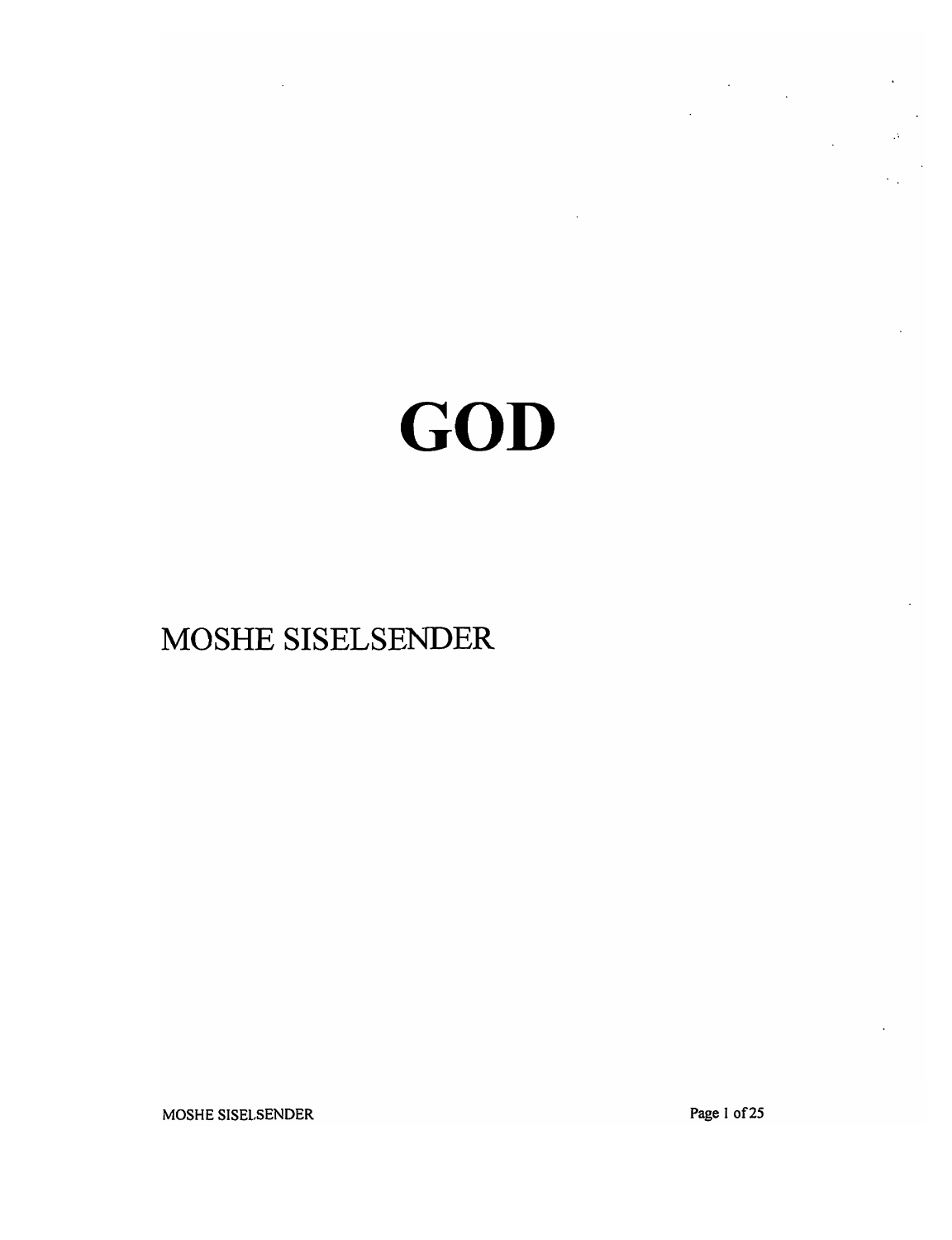## LIFE

#### MOSHE SISELSENDER

MOSHE SISELSENDER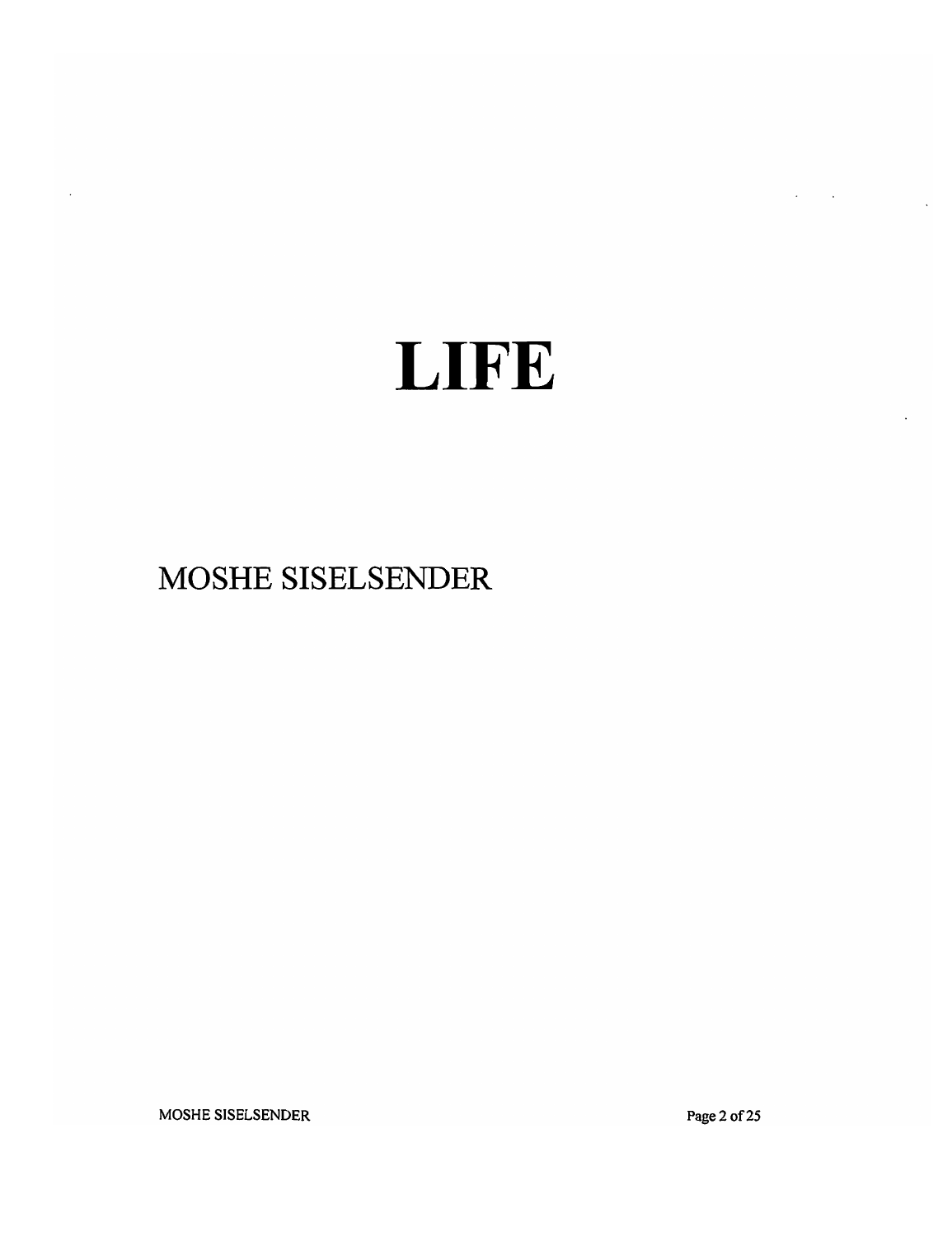# **GOD JEWISH**

**13D10D11** 

MOSHE SISELSENDER

Page 3 of 25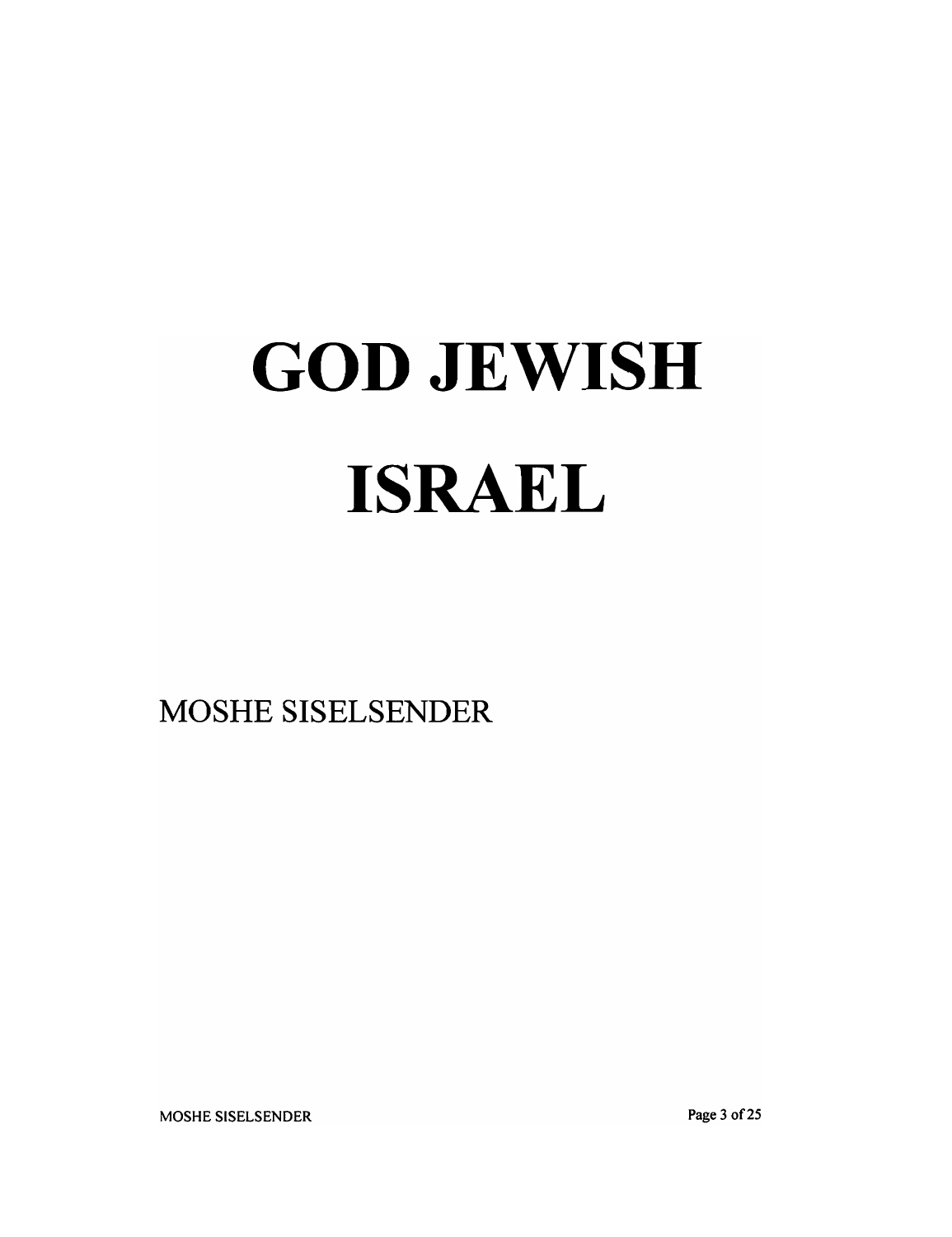#### MOSHE SISELSENDER

#### 4000 YEARS JEWISH ISRAEL

#### ERETZ YISROEL - ISRAEL

### JERUSALEM JUDEAH SHOMRON GAZA GOLAN HEIGHTS HISTORICAL AND NEW ISRAEL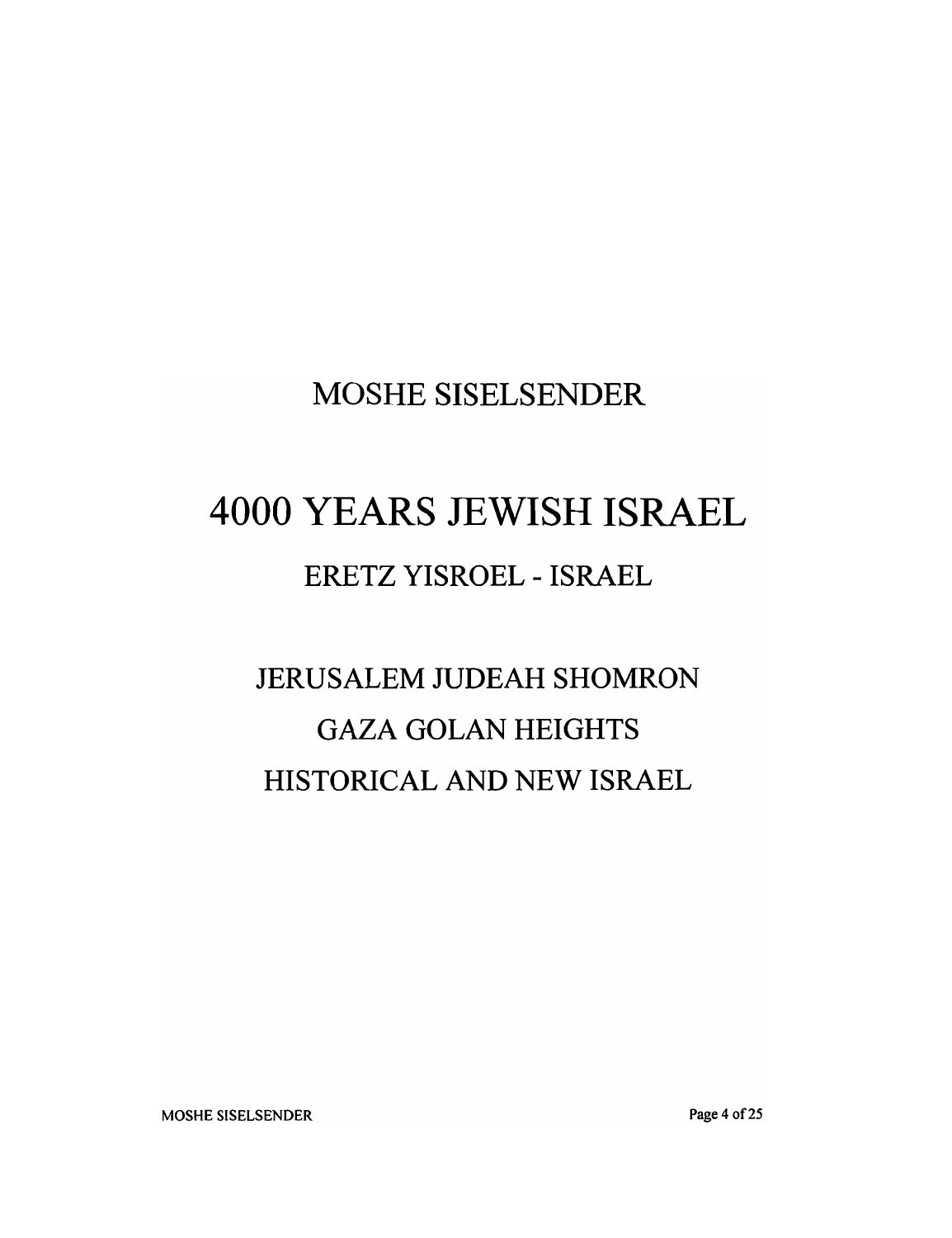May his memory be for a blessing To Jeremiah Toyam Co:<br>Beloved first bom son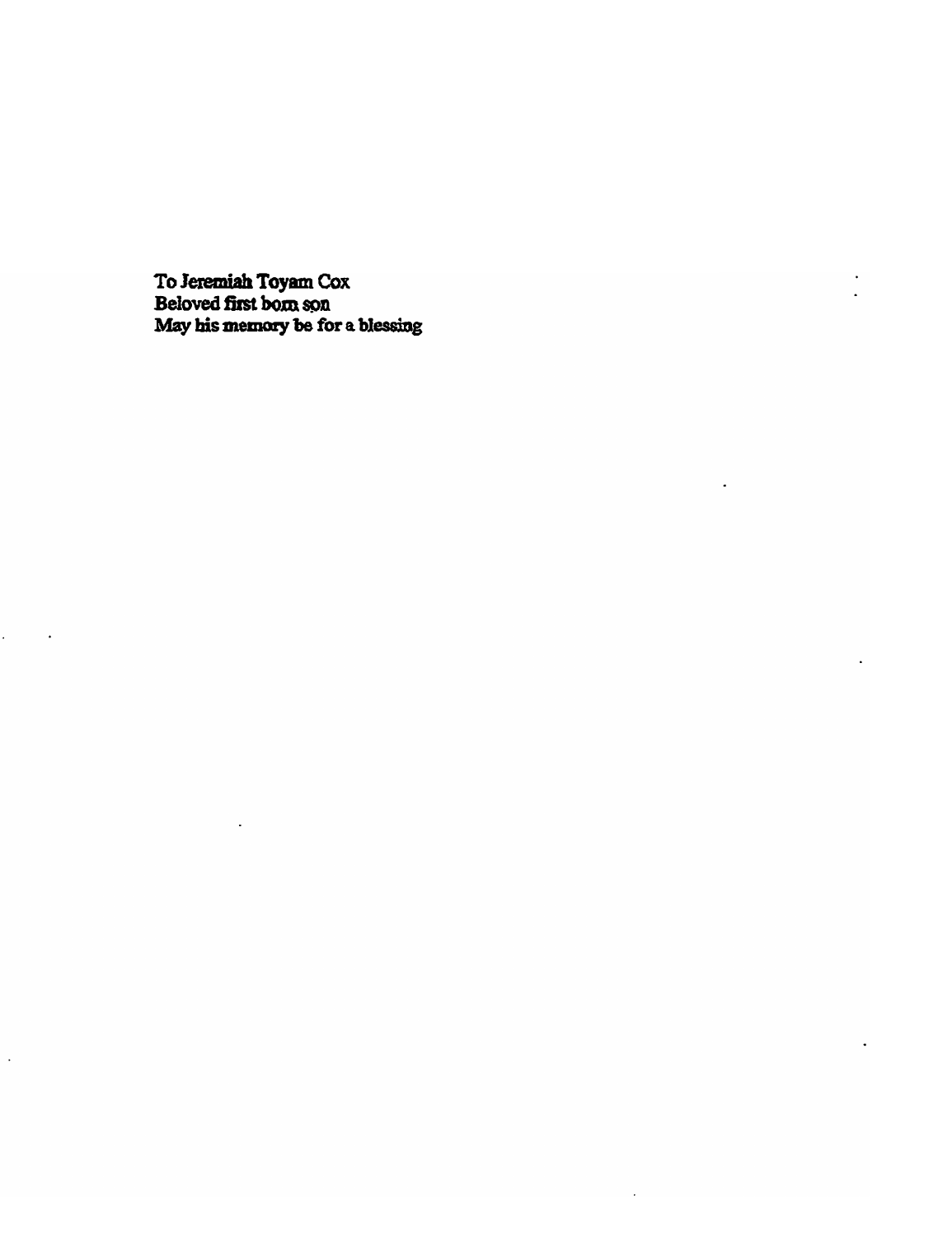#### JEWISH RIGHT TO ISRAEL

G-D GIVEN IN BIBLE & CONQUERED BY THE BLOOD OF 22,000 JEWS WHO WERE KILLED IN THE ARAB PROVOKED WARS AND POGROMS FROM 1860-2010.

ALL COUNTRIES WHAT THEY CONQUER they keep JEWS ARE NO DIFFERENT. PEACE for PEACE not PEACE for the LAND OF ISRAEL WILLED BY G-D FOR JEWS IN THE BIBLE AND CONQUERED BY JEWS.

Banning Jews from living in historical Jerusalem OR HISTORICAL ISRAEL IS DISCRIMINATION. IT IS THE SAME AS BANNING BLACKS FROM LIVING AND BUILDING HOMES IN ANY PART OF THE USA.

A NEW SOLUTION TO THE ISRAELI -PALESTINIAN CONFLICT HOW ISRAEL CAN REMAIN A JEWISH AND DEMOCRATIC STATE. LET ALL PALESTINIANS GO TO JORDAN AND SAUDI ARABIA. WE WILL HAVE AN EXCHANGE OF POPULATIONS, JEWS FROM ARAB COUNTRIES CAME TO ISRAEL AND THE ARABS GO TO JORDAN-80% OF THE TERRITORY MANDATED IN 1920 FOR A JEWISH HOMELAND. GREAT BRITAIN ARBITRARILY SLICED OFF 80%OF THE TERRITORY ARTIFICIALLY CREATING JORDAN. THE MAJORITY OF JORDANIANS ARE PALESTINIANS. LET THE ARABS CHANGE THE NAME TO PALESTINE. FOR EVERY JEW KILLED 1001 NON JEWS ARE KILLED BY THOSE WHO KILL JEWS. JEWS ARE THE CANARY IN A COAL MINE.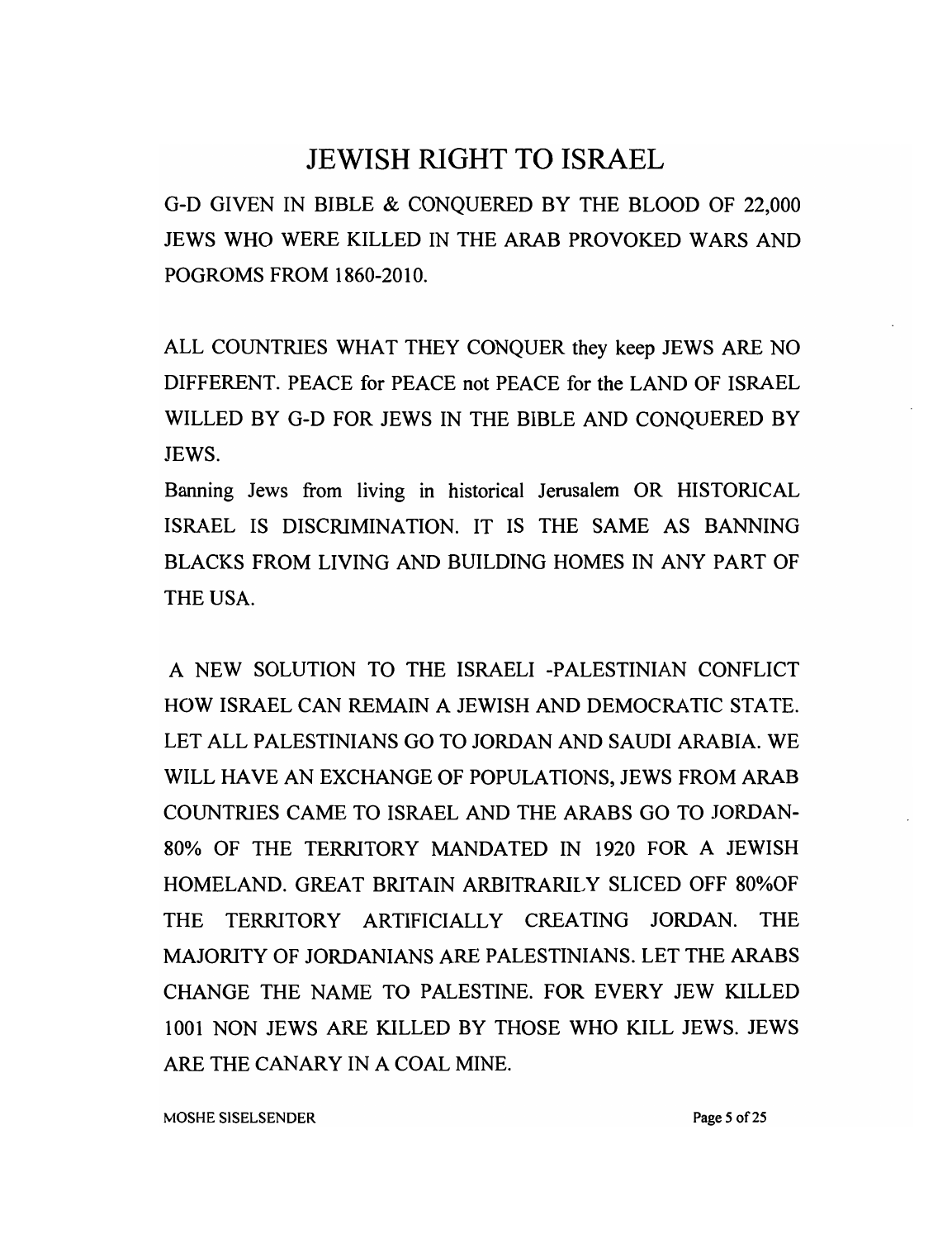#### **Addressing all reality.**

Tora and Judaism must address all reality. When archeologist and scientists present empirical evidence that bones exist that they carbon dated to have lived millions of years ago we must reconcile with our understanding of the Bible that claims that G-d created the world in seven days. There exists two ways to reconcile [1] We can state that the archeologists' and scientists' data is not accurate. Who says that the oxidation of matter 5,768 years ago occurred at the same rate that it occurs today? There exists no one alive today who was alive 5,768 years ago when the world was created who took such tests that archeologists are taking today. Consequently, it is pure speculation and no more than a religious belief that the rate of oxidation 5,768 years ago was the same as that today. The same is true with the bones of animals found and the bones of what appears as homosapiens. Who says that these bones are not of those animals and humans who perished in the great deluge at the time of Noah. Who is alive today who was alive 5,000 years ago who can deny that these are the skeletons of the animals and humans who were destroyed by G-d in the great deluge. All nations and cultures have in their folk lore and religion some trace and comment about this great natural disaster. This is the explanation of Rav Kamenetzki Rosh Yeshiva of Torah Vodaat.

[2 ] A second approach is to concede that the archeologists and scientists are correct. When the C Bible states that G-d created the world in seven days it refers to the days of G-d that can be a million or a billion years each. The theory of evolution can also be integrated.

MOSHE SISELSENDER **Page 6** of 25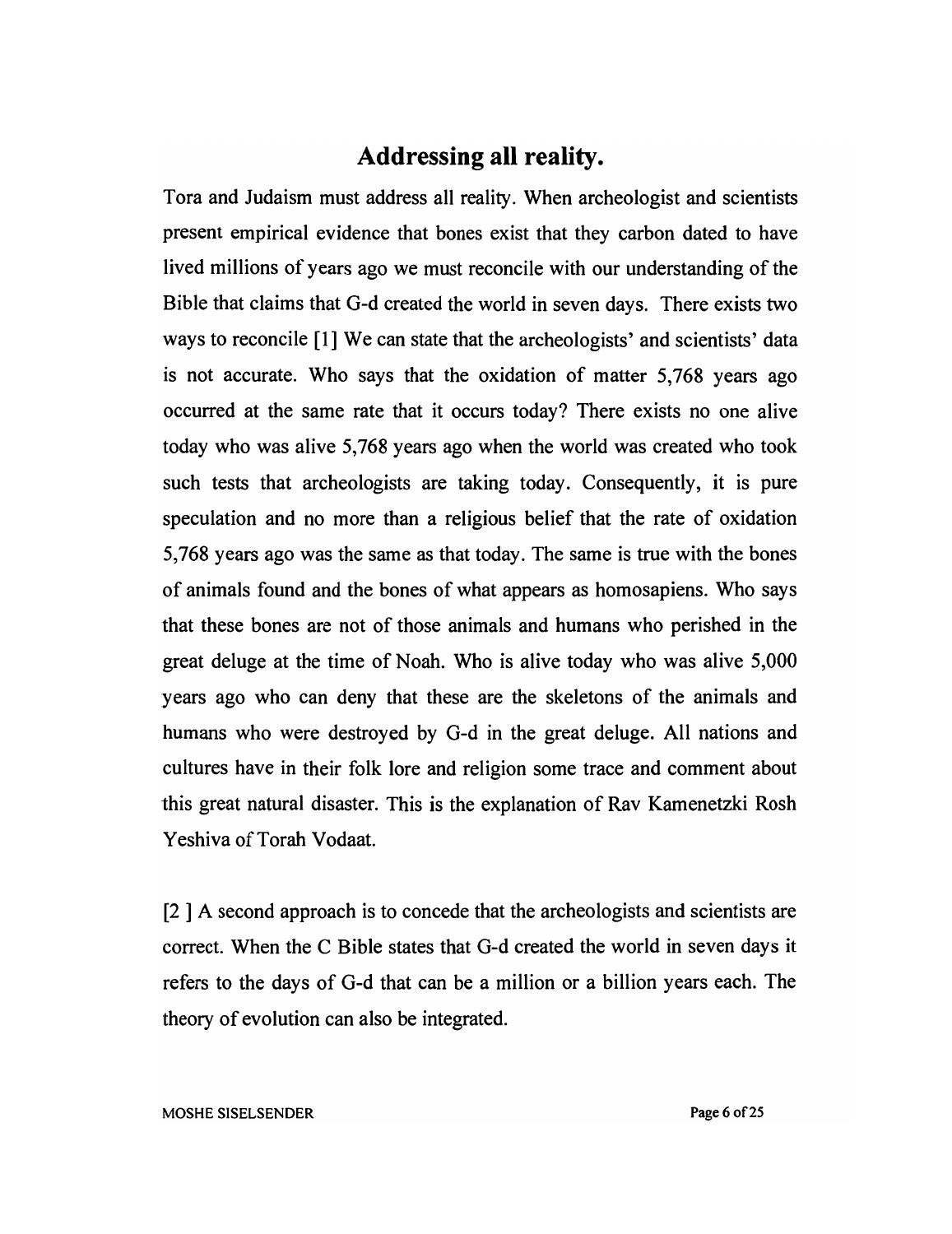G-d created the world in a manner that more advance forms of life metamorphose from less complex forms of life. According to the writings of Kaballah we are living in the 9999 world. Other prior worlds were created and destroyed by G—d. There were humans alive who behaved like animals - apes. So G-d turned them into apes. This is a reverse of Darwin's theory of evolution. rather that man comes from monkeys; monkeys come from man. The Torah that we possess in the Talmud and its summary in the Shulchan Aruch does not discuss prior worlds. The Talmud and Shulchan Aruch discuss our world that we live in today. What difference does it matter any way if there existed homo sapiens prior to Adam? Even if they did exist, G-d could have created Adam as related in the Biblical story. Even if the universe is millions or billions years old and the archeologists and scientists are correct, God could have created our present world after a prior world was destroyed. Historical records exist for the last 5,000-5,700 years ago. THE TORAH THAT WE HAVE IS VIABLE FOR MAN EVEN IF THE UNIVERSE IS BILLION OF YEARS OLD. This is the position of Rav Kook for Chief Rabbi of Israel who died in 1936. This is also the position of Rav Herz chief Rabbi of Great Britain. The Pentateuch and Hafotoras Soncino Press edited by dr. J.H. Herz. See his introduction to Genesis.

The Torah is not a scientific journal. The Rambam when he discusses the make up of stars and planets was writing using the scientific and philosophical knowledge that existed in his time 900 years ago. If today scientists prove his theories erroneous, so what. That has no effect as to what the Rambam writes regarding Ritual Laws Civil Laws and Criminal Laws of the Torah. G-d at Sinai 3400 years ago did not reveal scientific knowledge. He revealed only laws regarding Ritual Civil and Criminal matters. MOSHE SISELSENDER **Page 7 of 25**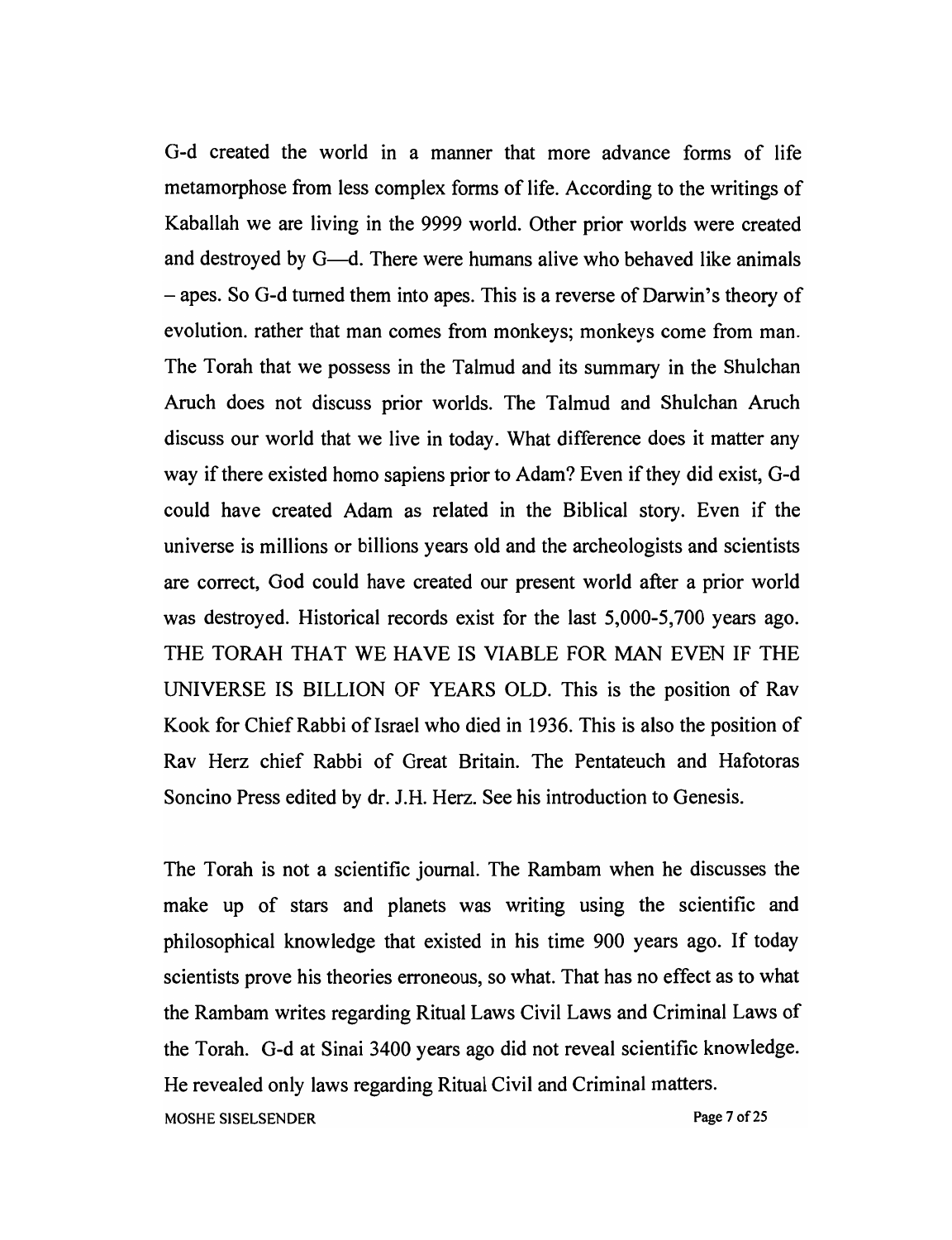Thus one can disregard and smile at what the RAMBAM AND OTHER MEN LIVING 900 YEARS AGO ASSUMED EXISTS ON THE STARS AND PLANETS. If they claimed that the moon and the planets were inhabited by angels we can see that such is not the case when man landed on the moon. When we send a mission to Mars or Venus or Saturn or Jupiter we can ascertain that these planets have solid surfaces and are not gaseous matters inhabited by angels. Such is the explanation of Rav Kamentezki in his book emet LeYaakov on the Pentateuch, chapters 22 23 2425 SEE VOL 3

SENDER BEN SHAUL ARYEH AND SISEL BAS MOSHE OD CHAIM - MATUK BEN YECHEZKEL AND GEORGIA BAS SHAUL OD CHAIM - STILL LIVE MY INLAWS TRACE THEIR ANCESTRY OVER 2600 YEARS AGO TO THE JEWS EXILED BT NEBUCHADNETZER TO BABYLONIA AT THE FIRST DESTRUCTION OF THE TEMPLE. THE MOVERWHELMING MAJORITY OF THE JEWS REMAINED IN BABYLONIA - NOW IRAQ AND DID NOT RETURN TO ISRAEL WITH EZRA AND NECHEMIA. THEY BUILT YESHIVOT - GREAT TORAH CENTERS THAT FINALLY PRODUCED THE BABYLONIAN TALMUD THAT IS THE SOURCE FOR ALL LEGAL DECISIONS. THE BABYLONIAN TALMUD TAKES PREFERENCE TO THE JERUSALEM TALMUD. ALL AGGADOTS MEDROSHIM AND BOOKS OF KABBALA SUCH AS THE ZOHAR. EVEN WHERE THE MEDROSHIM STATE A DEFINITIVE DECISION OF HALACHA ARE NOT GIVEN ANY WEIGHT IF THE BABYLONIAN TALMUD OR THE JERUSALEM TALUD CONTRADICT THE ZOHAR - KABALAH. UNLESS ONE HAS STUDIED ZOHAR AND KABALH FROM A MOSHE SISELSENDER **Page 8** of 25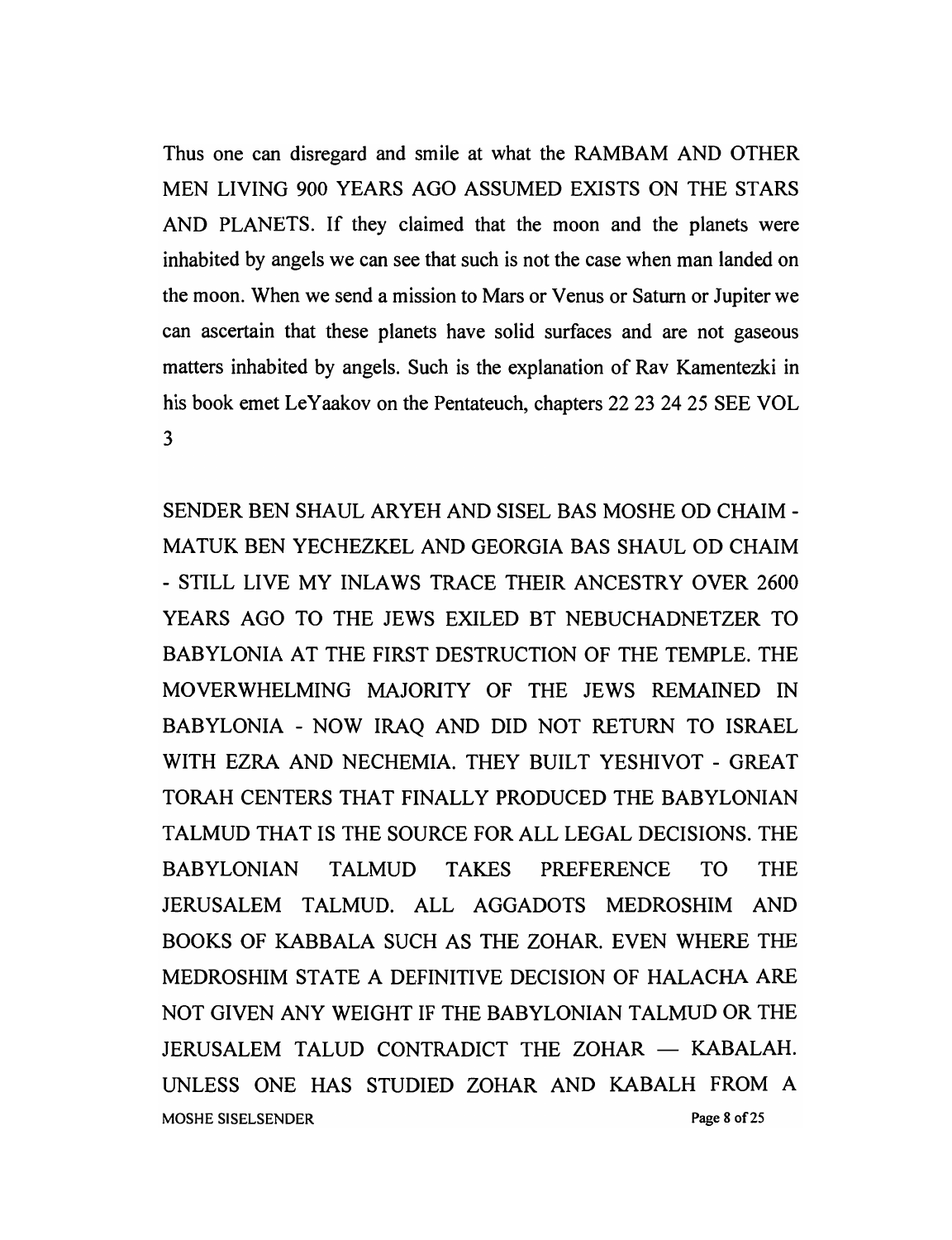TEACHER WHO HAS MASTERED ALL THE TALMUD AND FOUR PARTS OF THE SHULCHAN ARUCH SUCH AN INDIVIDUAL HAS ACQUIRED DISTORTED INACCURATE AND KNOWLEDGE THAT CAN EASILY LEAD HIM/HER ASTRAY FROM THE TRUE FAITH OF JUDAISM. THE REASON IS BECAUSE ALL THE LAWS AND PHILTOSOPHY OF JUDAISM ARE INER RELATED. WE WILL DEMONSTIMTE LATER THE TRUISM OF THIS CONCEPT. IT IS THE SAME AS ASKING A BLIND MAN TO DESCRIBE AN ELEPHANT WHO NEVER KNEW OF ITS EXISTENCE. HE WILL SAY THAT IT IS LIKE A SNAKE WHEN HE TOUCHES ITS TRUNK. OR ELSE HE WILL SAY THAT IT IS LIKE A TREE TRUNK WHEN HE TOUCHES ITS FOOT. UNLESS ONE HAS THE ENTIRE PICTURE OCE WILL DEFINITELY ERR AND COME UP WITH INACCURATE ASSESSMENTS OF JUDAISM. ALL THE FALSE MESSIAHS SUCH AS SHABSE TZVE IN 1549 AND JACOB FRANK IN 1770 WERE LED ASTRAY AND LED OTHERS ASTRAY BY THEIR BASIC IGNORANCE OF THE TALMUD AND ALL THE LAWS OF THE SHULCHAN ARUCH. AS A RESULT THEY ANTAGONIZED THE MUSLIMS AND CHRISTIANS AND WERE FORCED TO CONVERT TO ISLAM AND CHRISTIANITY THESE RELIGIONS WELCOMED THEM -AS SUPPORTING ISLAM AND CHRISTIANITY. ONE CAN EASILY SLIDE DOWN THE SLOPE OF APOSTASY BY SUBSTITUTING ONE'S OWN DISTORTED CONCEPTS FOR 4000 YEARS OF TRADITION. THE SAME IS ALSO TRUE IF ONE HAS ATTENDED YESHIVA TILL 3PM THEN RUSHES OFF TO COLLGE AND THEN LA W SCHOOL-THAT TAKES 8 YEARS.; INSTEAD OF LEARNING THOSE 8 YEARS FROM 9AM TO MIDNIGHT AND MOSHE SISELSENDER **Page 9** of 25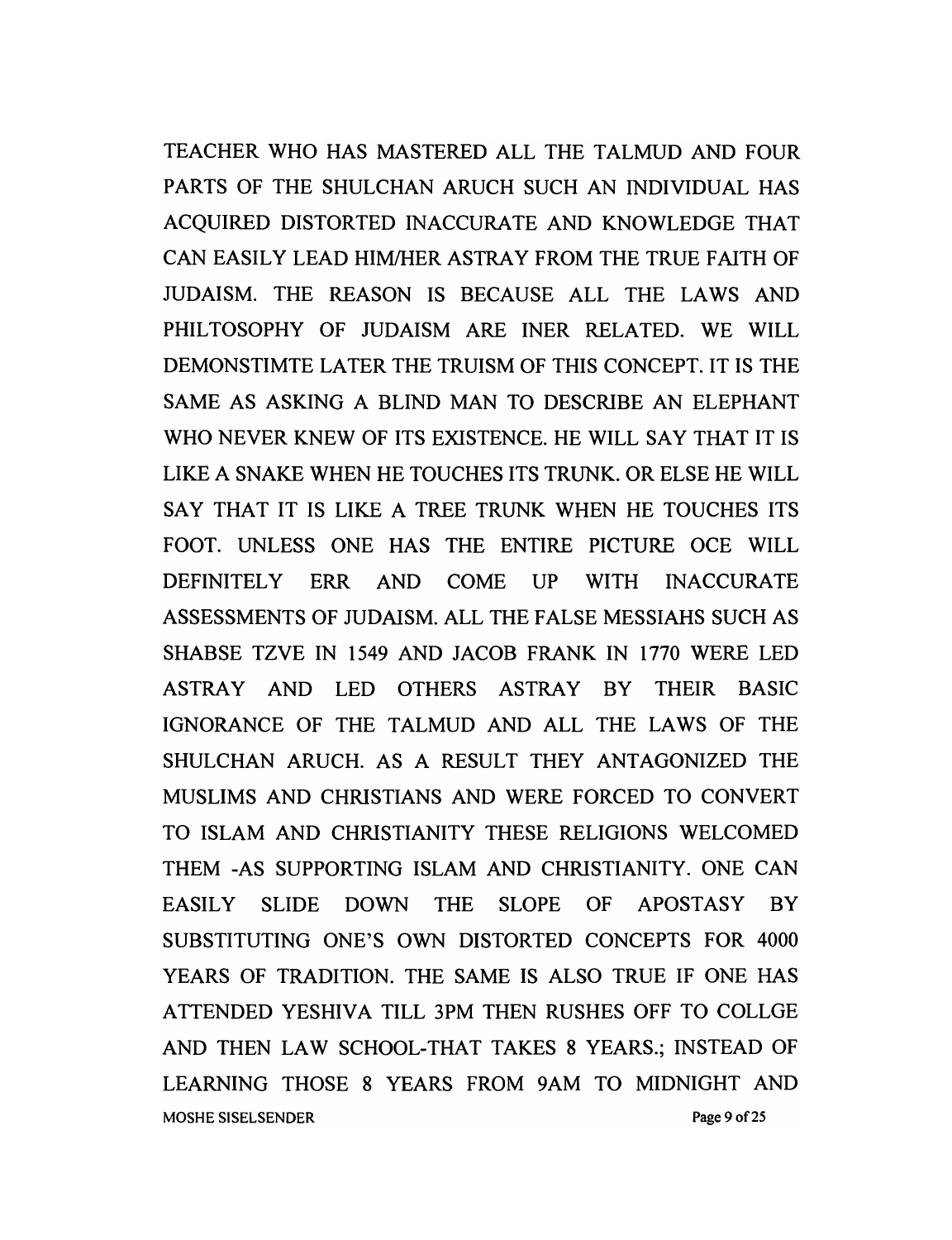MASTERING ALL THE TALMUD THAT IS THE BACKBONE OF THE FOUR PARTS OF THE SHULCHAN ARUCH.

ONE CAN AFTER COMPLETING 8 OR 10 YEARS LEARNING AT YESHIVA THEN GO TO LAW SCHOOL. HOFSTRA AND HARVARD UNIVERSITY WILL ADMIT ONE TO STUDY LAW IF ONE HAS A BACHELOR IN TALMUDIC LAW, THAT YESHIVOT LIKE LAKEWOOD CHOFETZ CHAIM TORAH VODAATH MIRRER YESHIVA TIFERES YERUSHELA YIM CHAIM BERLIN SHAAREH TORAH SHAR YOSHUV LAST BUT OF EQUAL IMPORTANCE THE LUBA VITZER YESHIOT TELZ AND MANY YESHIVOT IN ISRAEL - ALL OFFER SIMILAR PROGRAMS. OR AN AMERICAM UNIVERSITY LIKE TURO COLLEGE OR YESHIVA UNIVERSITY WILL ACCEPT THE CREDIT FROM AN ISRAELI INSTITUTION. JOHN HOPKINS AND LONG ISLAND UNIVERSITY TODAY WILL RECOGNIZE SMICHA AS A COMPLETE BACHELOR AND WILL ENABLE ONE TO PURSUE A MASTERS DEGREE.

I AGREE THAT EVERY ONE SHOULD HAVE A PROFESSION OR A TRADE IN ADDITION TO SMICHA. HOWEVER ONE SHOULD GET THE SECULAR KNOWLEDGE AFTER ONE HAS STUDIED FOR 8-10 YEARS AT YESHUVA FROM 9AM TO MIDNIGHT. NO ONE IS COMPETENT TO RULE ON ANY LAW OR PHILOSOPHY IN JUDAISM UNLESS HE HAS MASTERED AND OBSERVES ALL THE FOUR PARTS OF THE SHULCHAN.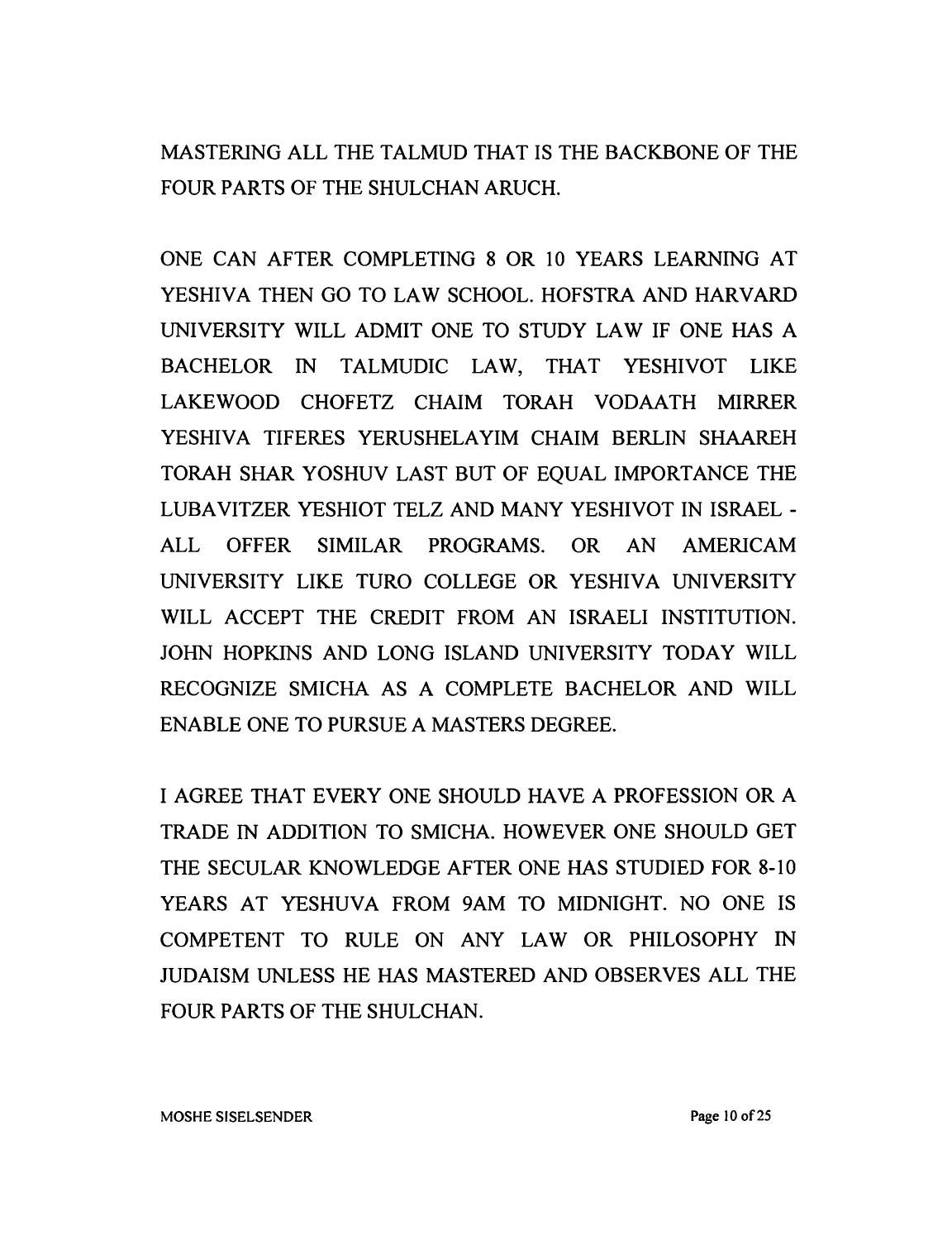SHAUL ARYEH BEN YONESON AND MIREL BAS MOSHE KATZENLENBOGEN - WROTE RESPONSA OHEL MOSHE AND COMMENTARY ON THE PENTATEUCH OHEL MOSHE. HE RECEIVED AN APPROBATION FROM RAV YITZCHOK ELCHONEN SPECTOR FROM KOVNO. YESHIVA UNIVERSITY IS NAMED AFTER HIM TJHE YITZCHOK ELCHONEN RABBINICAL SEMINARY. THE OHEL MOSHE IS CITED AMONG THE RABBIS WHO ARE THE HALLACHIC ARBITERS AND DECISION MAKERS IN THE SEDEI CHEMED. OD CHA YIM -STILL LIVE MY GRAND GRANDFATHER WAS A DESCENDANT OF THE NODEH BEYEHUDAH , TOSPHOS YOMTOV, MEHRAM PADVU WHO WAS KING OF POLAND FOR ONE DAY. WHEN THE POLISH KING DIED THE POLES APPOINTED THE MAHRAM PADVU AS KING UNTIL THEY AGREED ON A SUCCESSOR. THEY WOULD NOT TRUST A POLE SINCE HE WOULD NOT AGREE TO ABDICATE THE KINGDOM .ONCE THEY SELECTED A SUCCESSOR. THE POLISH CONSTITUTION STIPULATED THAT POLAND NEVER EXIST EVEN FOR ONE DAY WITH OUT A KING. THE MAHRAM PADVU USED THAT OCCASION TO ABROGATE ALL THE EVIL DECREES AGAINST THE JEWS. MY GREAT GRANDFATHER WAS ALSO A DESCENDANT OF THE YAM SHELS HLOMO THE MAHRSHAL RASI RA V YOCHENON BEN ZAKAI AND KING DAVID GOING BACK TO THE TRIBE OF JUDAH AND OUR FOREFATHER JACOB.

ALL THE LAND OF ISRAEL - ERETZ YISROEL was given by G-d to the DESCENDENTS OF JACOB - YAAKOV; not to the descendents of ISMAEL OR ESSAV. THOSE ARABS OR PALESTINIANS HAVE NO MOSHE SISELSENDER Page 11 of 25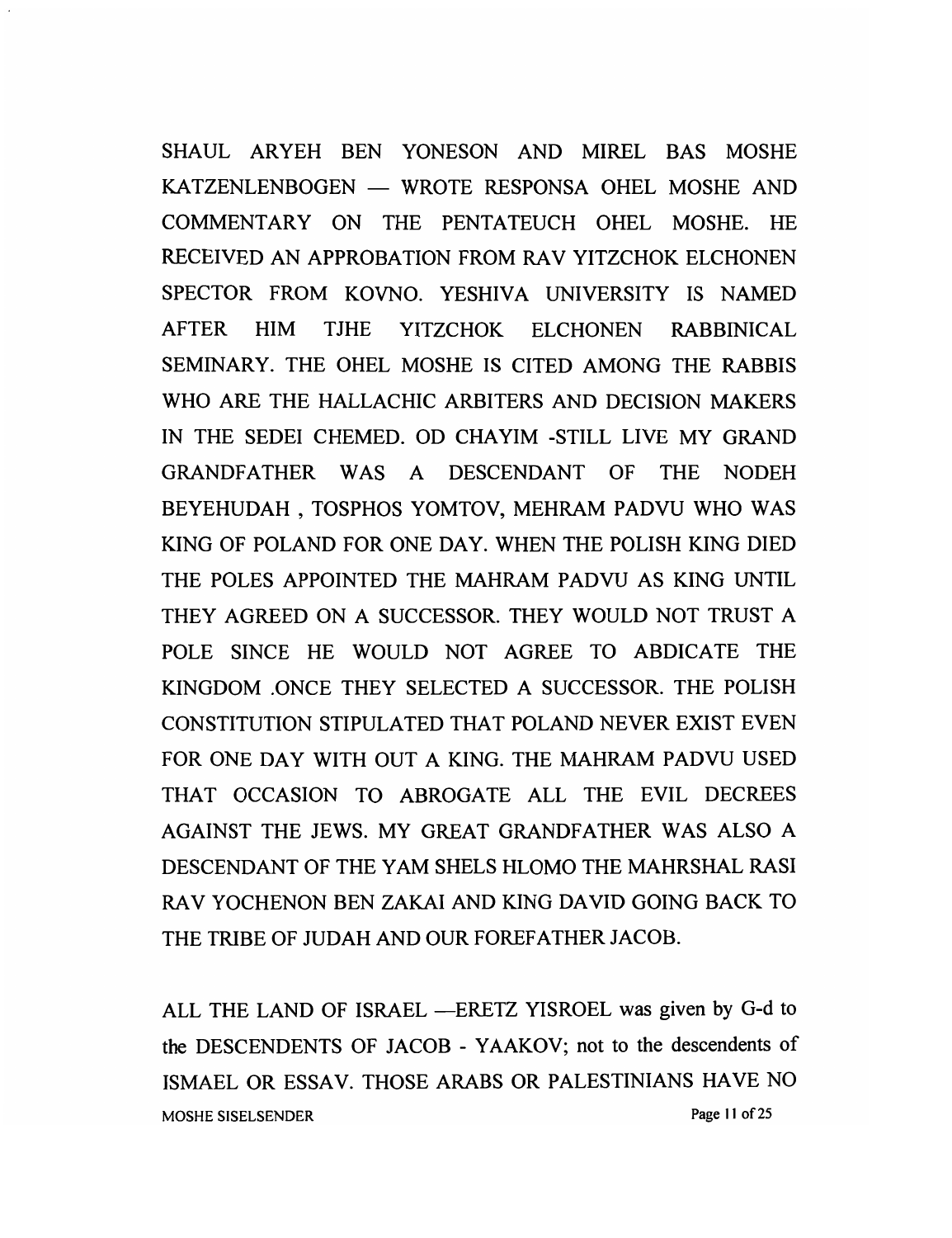LEGAL RIGHT TO ANY PART OF ERETZ YISROEL THAT INCLUDES HISTORICAL JUDEA SAMARIA GAZA THE GOLAN HEIGHTS AND OF COURSE ALL OF JERUSALEM AND MODERN ISRAEL.

ALL CHRISTIANS AND JEWS BELIEVE THAT THE MESSIAH WILL NOT COME UNLESS THE JEWS ARE IN POSSESSION OF AN INDEPENDENT COUNTRY IN HISTORICAL ISRAEL THAT INCLUDES ALL OF JERUSALEM JUDEA SAMERIA GAZA GOLAN HEIGHTS AND MODERN ISRAEL.

THE THEFT OF GREAT BRITAIN AND FRANCE IN STEALING 80% OF HISTORICAL ERETZ YISROEL AND CREATING AN ILLEGITIMATE ARAB COUNTRY - JORDAN - IS NULL AND VOID. THE THEFT OP THE UNITED NATIONS IN ROBBING THE JEWS FURTHER AND TRYING TO CREATE A PALESTINIAN STATE IN JUDEA SAMARIA AND HALF OF JERUSALEM IS BLATANTLY ANTI-SEMITISM IN ORDER TO DESTROY THE JEWS' RIGHT TO ERETZ YISROEL. LET ALL THE PALESTINIANS GO TO SAUDIA ARABIA AND CREATE AN INDEPENDENT STATE THERE. THAT TERRITORY WAS CREATED BY GREAT BRITAIN AND FRANCE FOLLOWING THE DISMANTLING OF THE TURKISH EMPIRE IN WORLD WAR I.

AT THE MOST THE ARABS HAVE 80% OF ERETZ YISROEL TODAY - JORDAN. LET ALL PALESTINIANS GO THERE AND RENAME THE COUNTRY PALESTINE OR CREATE A SEPARATE COUNTRY MOSHE SISELSENDER **Page 12 of 25**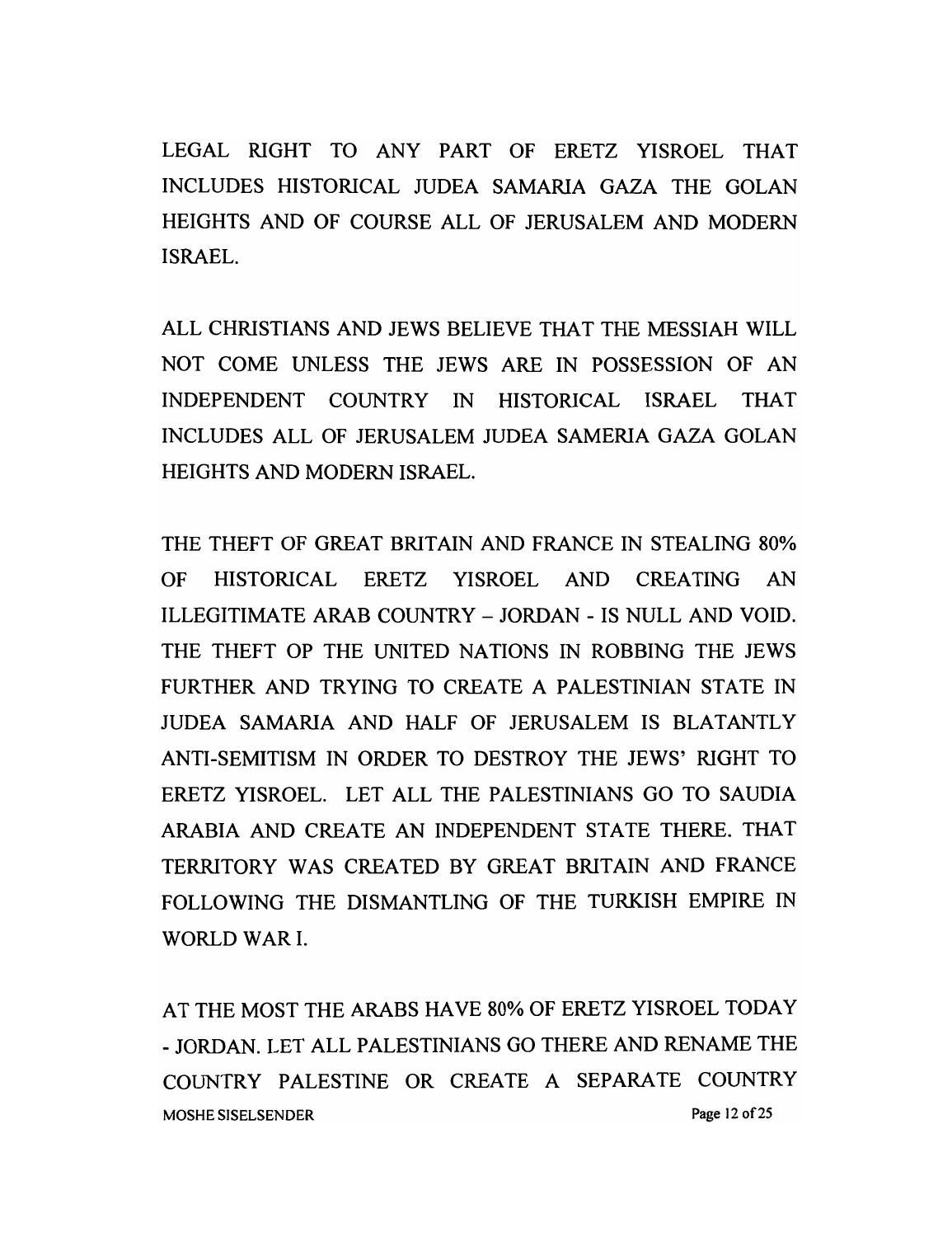#### PALESTINE FROM THE TERRITORY OF JORDAN. NO PALESTINIAN IS TO REMAIN IN ERETZ YISROEL.

We will then have an exchange of populations; the Jews from the Arab countries who were expelled and went to Eretz Yisroel, and all Arabs will go to SAUDIA ARABIA OR JORDAN. THIS IS SIMILAR TO THE EXCHANGE OF POPULATIONS OF HINDUS AND MOSLEMS - THE MUSLIMS WENT TO PAKISTAN AND THE HINDUS WENT TO INDIA AFTER GREAT BRITAIN LEFT GREATER INDIA FOLLOWING WORLD WAR II. THE SAME THING HAPPENED WITH THE GERMANS LIVING IN POLAND, CZEKELSLOVAKIA AND PARTS OF RUSSIA FOR HUNDREDS OF YEARS. THEY PROVIDED A PRETEXT FOR HITLER TO INVADE THESE COUNTRIES. They all were expelled to Germany following World War II. It is only the Palestinian civilians who are the root of the problem in the Middle East who are not transferred to SAUDIA ARABIA OR JORDAN BECAUSE OF THE BLATANT ANTI -SEMITISM OF THE ENEMIES OF THE JEWS - THE ALTER EGO OF THE UNITED NATIONS. ALL RESOLUTIONS AND LA WS THEY DECREE ARE NULL AND VOID. THEY PROCLAIM THAT THE TERRITORY CONQUERED BY JEWS IS NOT LEGAL. LET THESE HYPOCRITES PRACTICE WHAT THEY PREACH FIRST BEFORE THEY LECTURE THE JEWS. THEN ALL THE GREAT NATIONS OF THE WORLD - GREAT BRITAIN FRANCE GERMANY RUSSIA WILL DISAPPEAR SINCE THEY ALL STOLE THEIR LANDS FROM THEIR WEAKER NEIGHBORS. THE PALESTINIANS WANT ALL JEWS REMOVED FROM ANY PART OF ERETZ YISROEL. THEY WANT TO STEAL FROM THE JEWS. LET US USE THE SAME YARD MOSHE SISELSENDER **Page 13 of 25**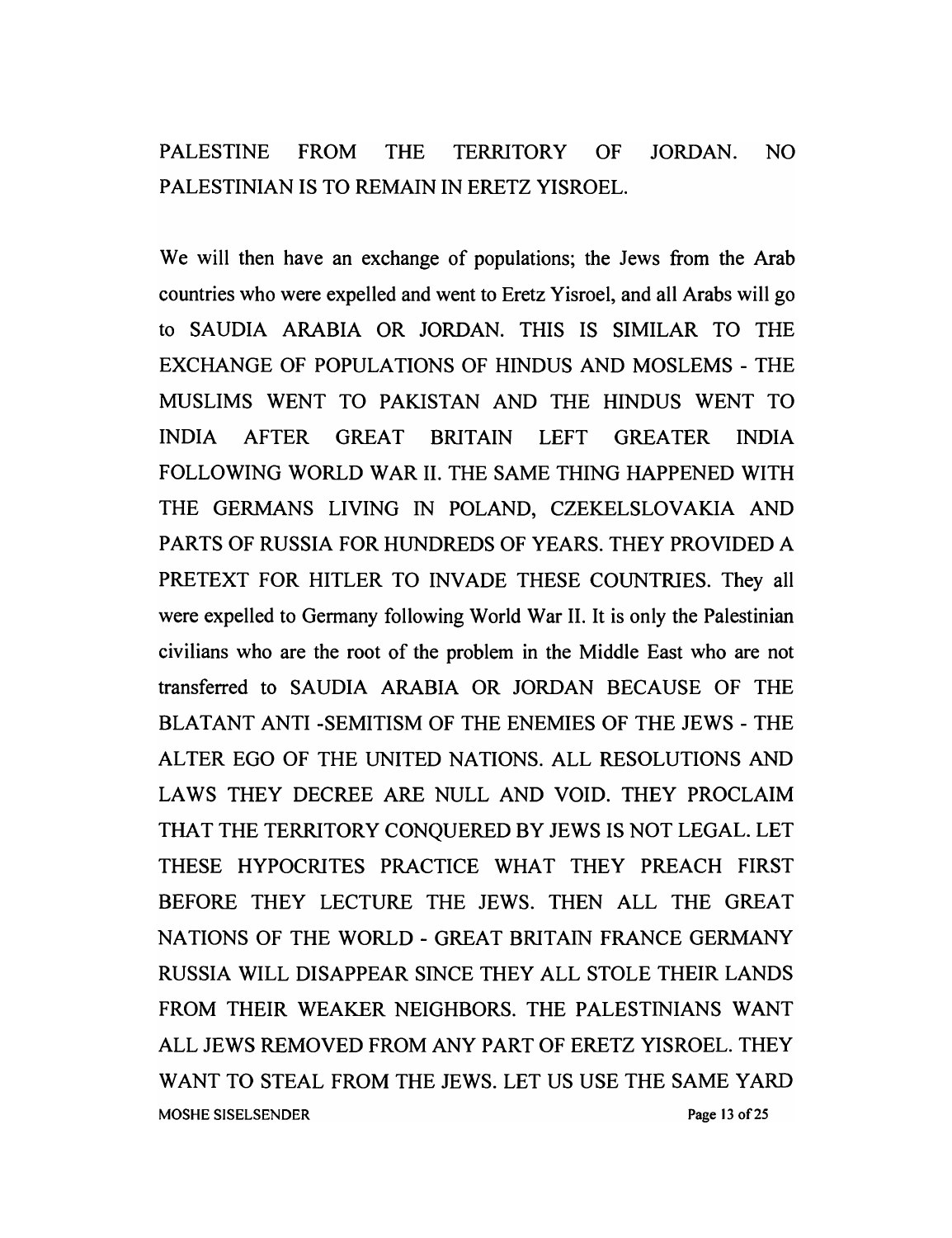STICK. NO PALESTINIANS ARE TO LIVE IN ANY PART OF HISTORICAL OR NEW ERETZ YISROEL INCLUDING JERUSALEM.

THE DEMAND THAT ISRAEL DISARM AND RELINQUISH ITS ALLEGED ATOMIC ARSENAL IS AN OTHER ATTEMPT TO FORCE ISRAEL TO COMMIT SUICIDE. THESE ANTI-SEMITES WHO THEMSELVES POSSESS ATOMIC WEAPONS DO NOT WANT TO DESTROY THEIR OWN ARSENAL OF ATOMIC WEAPONS AND CALL FOR A WORLDWIDE BAN OF ATOMIC WEAPONS; BUT RATHER A BAN OF ATOMIC WEAPONS IN THE MIDDLE EAST. THAT WOULD MEAN THAT PAKISTAN A MUSLIM COUNTRY CAN TRANSFER ATOMIC WEAPONS TO ANY OTHER ARAB COUNTRY ONCE ISRAEL HAS DEPRIVED ITSELF FROM ATOMIC WEAPONS. OR WHAT STOPS NORTH KOREA OR CHINA TO TRANSFER ATOMIC WEAPONS TO ISRAEL'S ENEMIES. THE PROPOSAL THAT ISRAEL DISARM FROM THE U.N ATOMIC ENERGY AGENCY IS ANOTHER MANIFESTATION THAT THE WORLD BODY IS AN AL TER EGO AND CLONE OF ANTI SEMITES WHOSE INTENT IS TO DESTROY ISRAEL AND ALL JEWS. THERE EXISTS ONE BILLION MUSLIMS AND ONE BILLION NONMUSLIMS WHO WOULD CELEBRATE THE DESTRUCTION OF ISRAEL AND EXTERMINATION OF ALL JEWS. THE ONLY REASON THEY HESITATE IS BECAUSE ISRAEL HAS ATOMIC WEAPONS. YES, THEY WANT ALL JEWS EXTERMINATED; BUT NOT IF THEY THEMSELVES WILL ALSO BE EXTERMINATED. NOW THEY PROPOSE LIKE THE BIBLE STORY OF DALLIA THAT SAMSON CUT HIS HAIR WHICH WAS THE SECRET TO HIS MIRACULOUS MOSHE SISELSENDER Page 14 of 25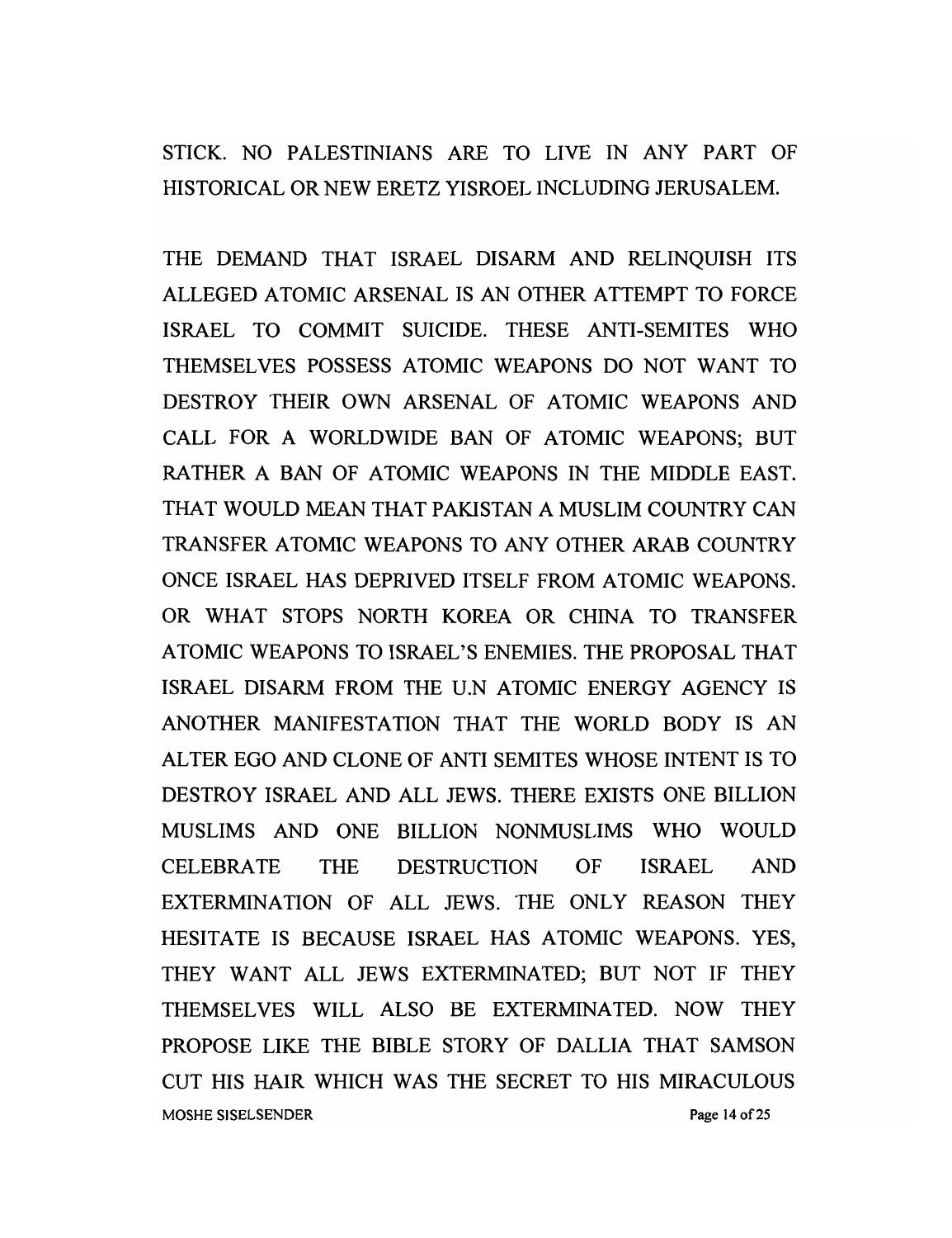STRENGTH AND THUS LOSE HIS EDGE OVER HIS ENEMIES. LET ALL THOSE IN THE USA WHO SUPPORT THIS TREACHERY KNOW THAT A SUNAMMA WILL BE CREATED AND THEY WILL BE OUT OF OFFICE AND LOSE THEIR POWER IF THEY DARE MEDDLE IN THE VERY EXISTENTIAL SECRET OF THE SURVIVAL OF ISRAEL AND THE JEWS. FOR THE G-D OF ISRAEL DOES NOT SLUMBER. FOR ALL WHO BLESS THE STATE OF ISRAEL AND THE JEWS WILL BE BLESSED AND LIVE AND SURVIVE TO ETERNITY.

ISRAEL CAN NOT BE COMPARED TO IRAN. ISRAEL NEVER THREATENED ANY ONE. IRAN THREATENS TO WIPE ISRAEL OFF THE MAP. IRAN IS DEVELOPING LONG RANGE MISSILES THAT CAN WIPE EUROPE AND THE USA OFF THE MAP.

G-D EXCLAIMS TO RACHEL - THE JEWISH MOTHER - I HAVE HEARD YOUR 2,700 YEARS OF CRYING FOR THE EXILE AND HOLOCAUSTS OF YOUR CHILDREN. THAT HAS ENDED. I - G-D - AM RETURNING YOUR CHILDREN TO THEIR ANCESTRAL HOMES IN THE RESURRECTED STATE OF ISRAEL. JEREMIAH 32:14-17.

THE GEULA THE MESSIANIC ERA HAS BEGUN IN 1948 WITH THE CREATION OF ISRAEL. DO NOT BE DECEIVED AND SEDUCED BY THE SAME ANTISEMITES WHO HAVE KILLED 6 MILLION OF YOUR CHILDREN TO LOSE ISRAEL BY NOT UPROOTING AND EXTERMINATING THE TERRORISTS WHO PRESENTLY KILL AND MAIM JEWS AND NONJEWS WITH SUICIDE BOMBINGS ROADSIDE SHOOTINGS AND INDISCRIMINATE ROCKET ATTACKS. MOSHE SISELSENDER Page 15 of 25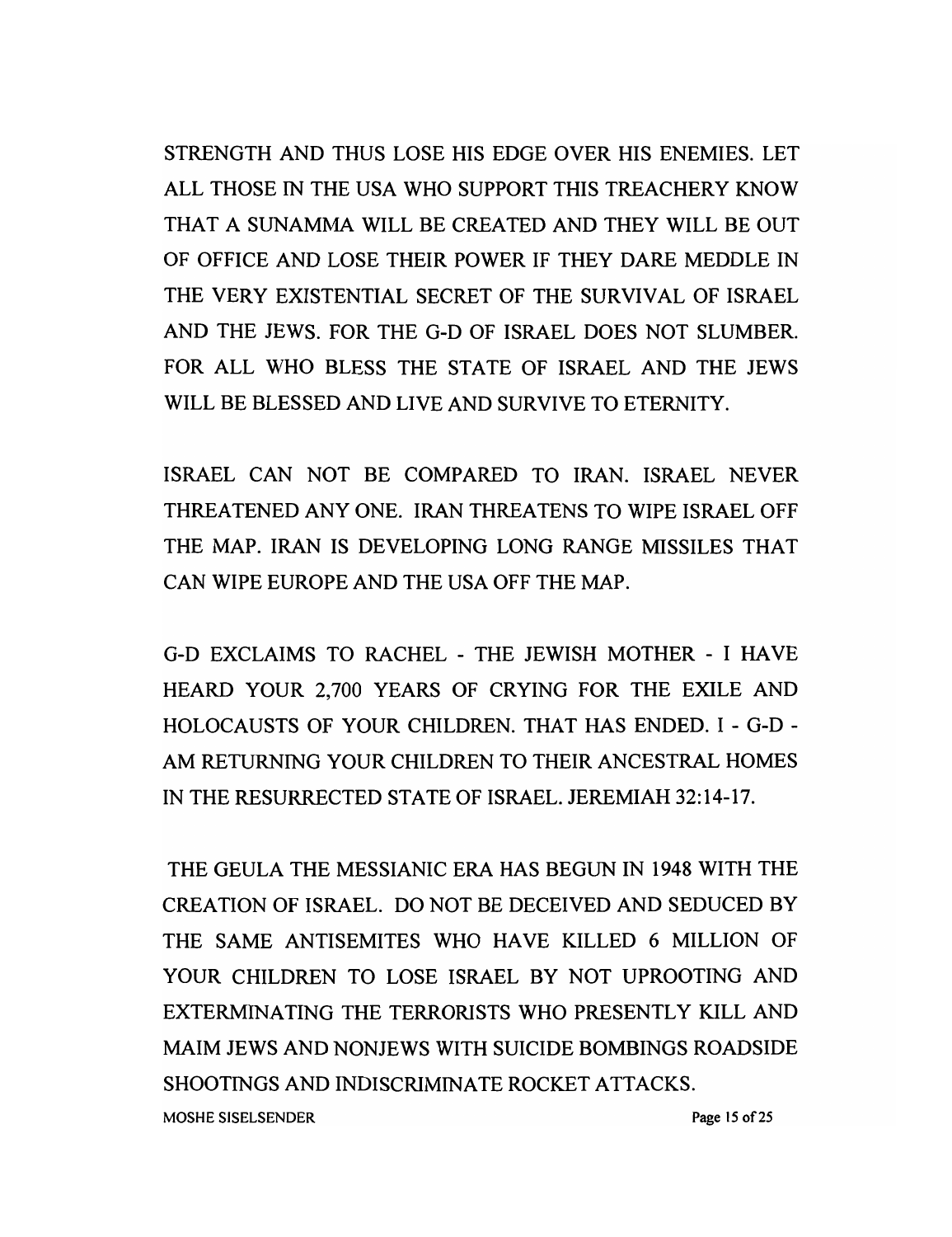FOR EVERY JEW THEY KILL AND MAIM THEY KILL AND MAIM 1,001 NONJEWS IN IRAQ AFGHANISTAN GREAT BRITAIN FRANCE GERMANY SPAIN NORTH AFRICA AND THE USA. THE MORE TERRORISTS - IRAN SYRIA HAMAS HIZBULAH FATAH - WILL SENSE THAT THEY ARE BEING APPEASED THE GREATER WILL BE THEIR ONSLAUGHT ON THE CIVILIZED WORLD.

IT IS NOT ONLY JEWS BUT 1001 NON JEWS FOR EVERY JEW HURT. WORLD WAKE UP! THE NAZIS COULD NOT BE APPEASED AND NEITHER CAN THE PRESENT FASCIST ARAB THREAT TO CIVILIZATION. THE ONLY LANGUAGE THEY UNDERSTAND IS TO SPEAK THEIR LANGUAGE - EXTERMINATE THEM.

RECIPROCATE IN KIND. ACT LIKE THE ALLIES DID AT DRESDAN GERMANY HIROSHOMA AND NAGASAKI THAT ENDED THE SECOND WORLD WAR. ACT LIKE THE ALLIES DID IN BOSNIA IRAQ 1992 AND 2002 WITH CARPET BOMBINGS UNTIL THE ENEMY WAS EXTERMINATED AND CERTAINLY DEFEATED. WE ARE NOT PLAYING MARBLES FOR FUN. EVERY TIME WE ACT HUMANELY TOWARD TERRORISTS WE ARE AIDING AND ABETTING IN THE MURDER OF JEWS. CURE THE PROBLEM BY SHIPPING ALL THE PALESTINIANS TO JORDAN. THAT REPRESENTS 80% OF MANDATED PALESTINE THAT WAS CREATED BY GREAT BRITAIN IN 1920 AS A PALESTINIAN STATE.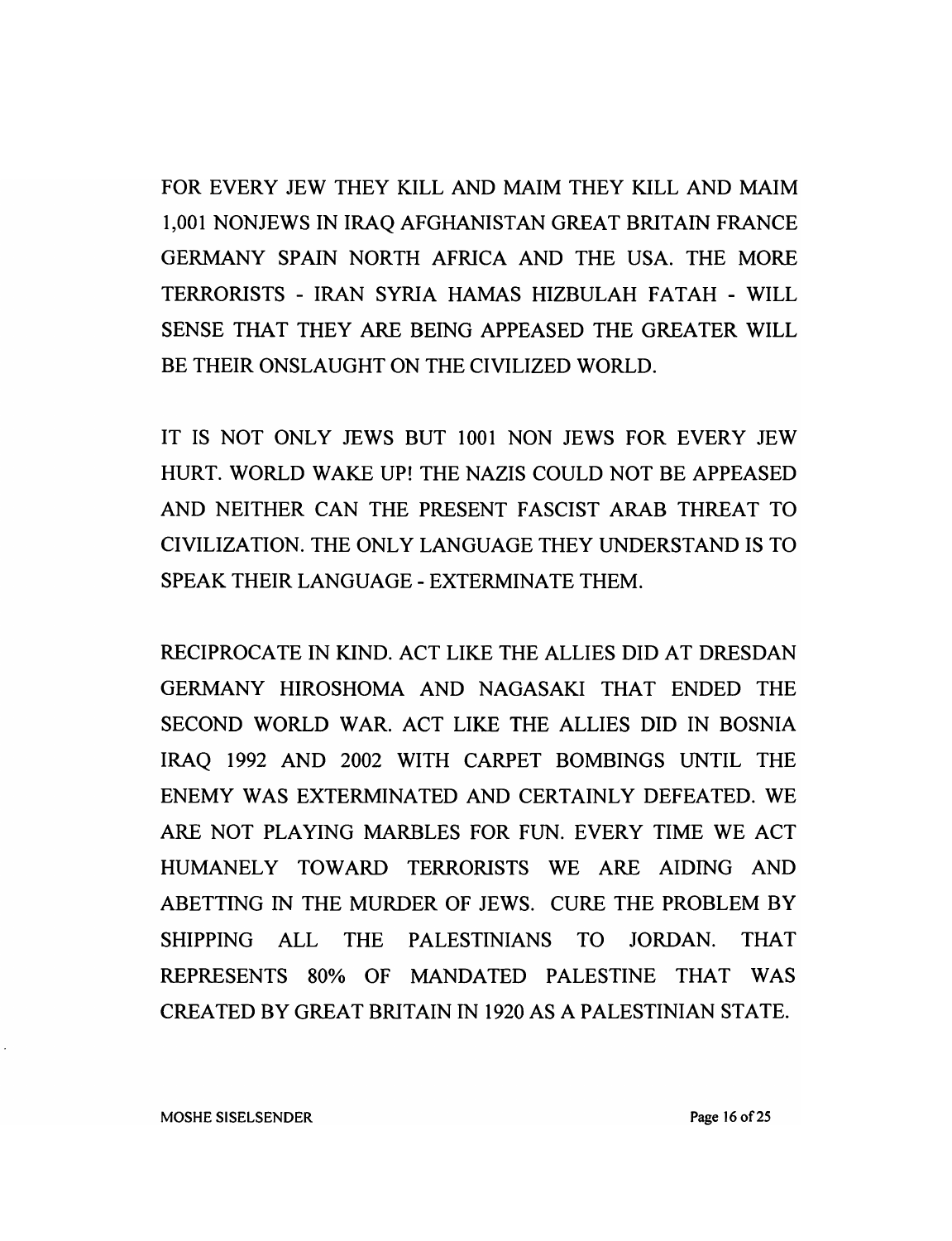ALEF OF BERASHIT NEVER WAS WRITTEN BECAUSE IT SIGNIFIES THE ALMIGHTY WHO ALWAYS EXISTED AND TRANSCENDS CREATION. ALL BOOKS OF THE TALMUD LIKEWISE BEGIN WITH BETH OR PAGE 2. ALEPH IS WRITTEN IN HEBREW BY COMBINING A VOV, THAT STANDS FOR SIX, AND TWO YUDIN AT THE TOP AND BOTTOM OF THE VOV. EACH YUD STANDS FOR 10 THUS YOU HAVE 26 - THE NUMERICAL NUMBER VALUE FOR G-D' S HEBREW FULL NAME.

The author was ordained at the Mesivta Torah Vodaat after studying for 10 years. He also was ordained by Rav Moshe Feinstein. He is in business for himself. The author is independent and owes no allegiance to any one other than G-d Himself and the Torah that he has studied daily for the past 50 years since being ordained. He studied and consulted a few times each week with Rav Moshe Feinstein and Rav Piekarsky for over 30 years as long as each of them was alive.

Author of Moshe Emet Vetoroto Emet - Netezach Yaakov Yoseph - Responsa on the Four Parts of the Shulchan Aruch - 7 volumes - approbation Rav Piekarski halachic advisor to Rav Shneirson Lubavitzer Rebbi and Rav who ordained rabbis at Lubavitzer Yeshiva on many responsa and Rav Steinberg from Rehovot Israel; Halachic Perspective Bio Medical Ethics - Ohr Tzipora — Zvolumes - approbation Rav Moshe Feinstein and Rav Piekarski and son of Rav Shor for Rav Shor Dean of Mesivta Torah Vodaath; Translation and Commentary of Aruch Hashulchon - Laws of Nidah and Mikvah - Ohr Sisel - 7 volumes - approbation Rav Piekarski ; Who is a Jew -Dynamics of Halacha -1 volume - approbation Rav Moshe MOSHE SISELSENDER Page 17 of 25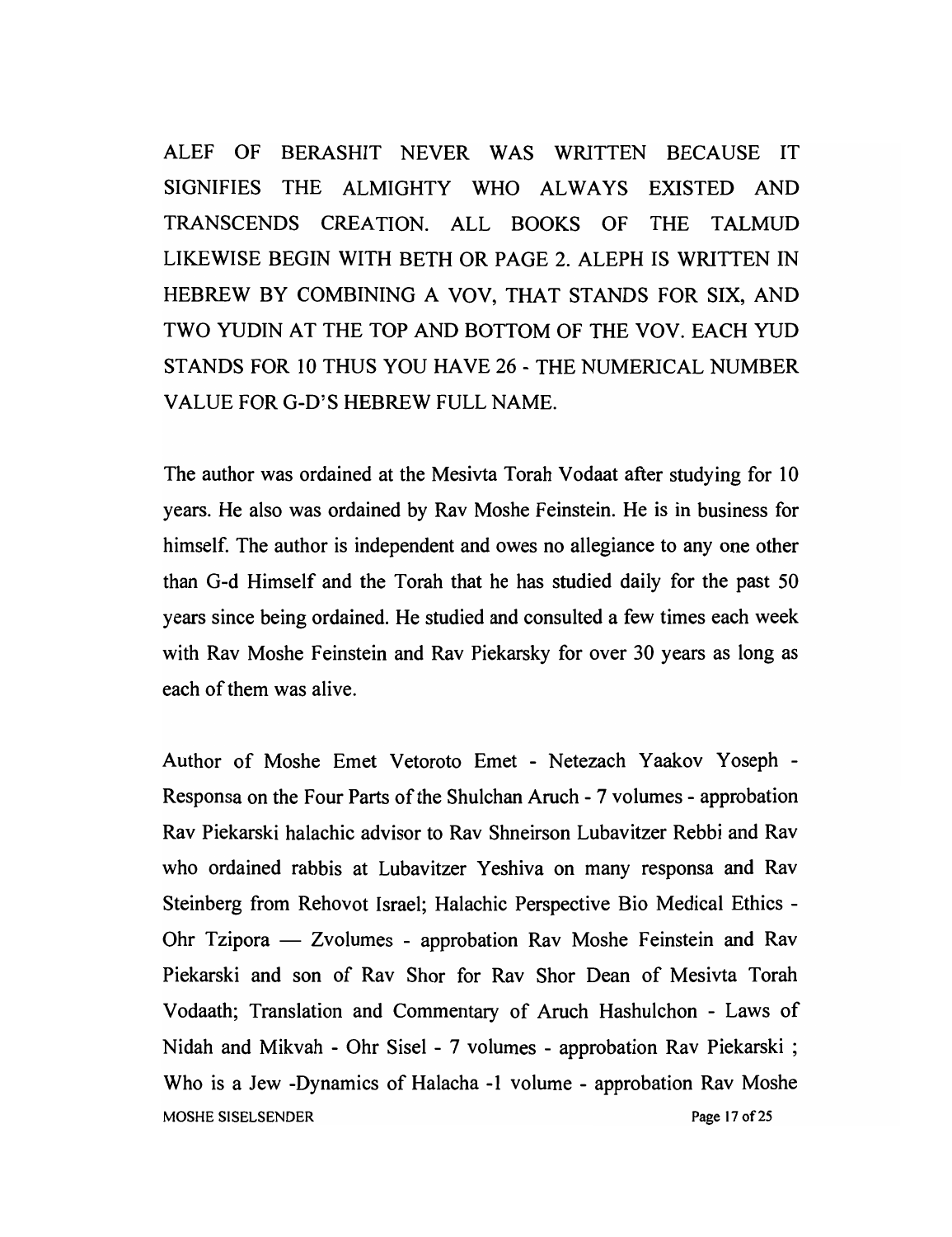Feinstein Rav Piekarski and son of Rav Shor for Rav Schor; Philosophy of Judaism and Mysticism - 1 volume; Discipline - Synthesis Talmud and Modem Psychology 1 volume; 4,000 YEARS JEWISH ISRAEL-JERUSALEM JUDEA SHOMRON GOLAN HEIGHTS GAZA WAR AGAINST JEWS AND NONJEWS FOR EVERY JEW KILLED 1,001 NONJEWS ARE KILLED JEWS ARE THE CANARY IN THE COAL MINE. Anti Semitism= hatred and murder of the Jews and later nonJews who are different or not part of the anti-Semites - a study of what happens when there does not exist a divorce of church and state what happens where there does not exist freedom of speech and religion? 1 volume.- In total 20 books; 360 audio cassettes and videos - translation of many of the tractates of the Jerusalem Talmud into English with commentary and summary of Four Parts of the Shulchan Aruch and Responsa on many of the related subjects discussed in the Jerusalem Talmud. Lectures given over six year period. Al the books and cassettes and videos in tribute to my father and mother OF BLESSED MEMORY.

Now a tribute to the living.

Without the love and devotion and care of my wife I could accomplish nothing. In the words of Rav  $AKIVA -$ 

ALL WHAT I AM lOWE TO HER.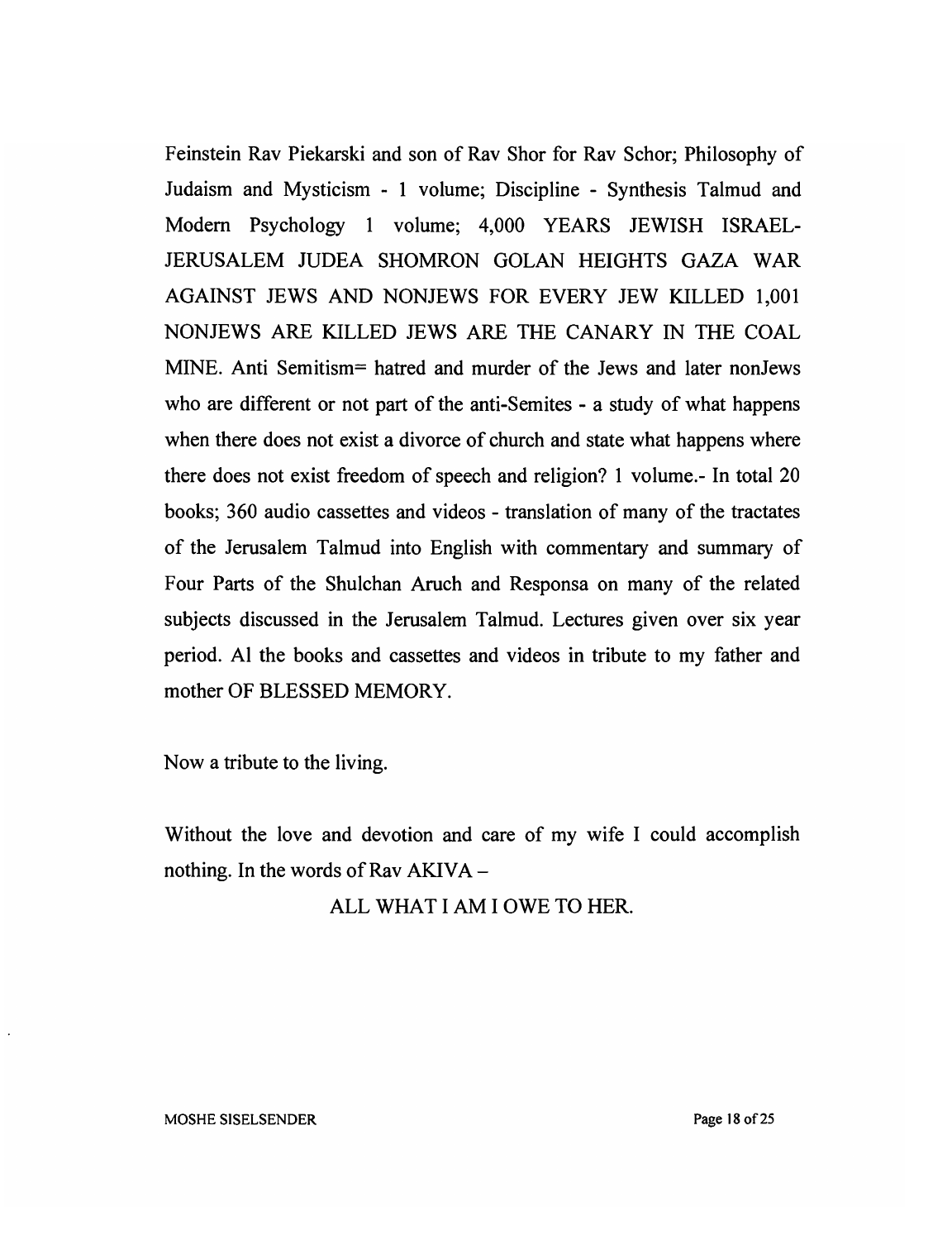#### SHMA YISROEL

#### HEAR 0 ISRAEL

#### MOSHE EMET-VETOROTO EMET MOSES - THE GREATEST PROPHET WHO EVER EXISTED REPRESENTS TRUTH AND HIS TORAH IS TRUTH

#### 7.8th Principles of Faith from The Principles by Rambam Maimonides

This is the Mosaic faith that is Judaism.

#### NER MITZVAH VETORAH OHR

MITZVOT ARE LIKE A CANDLE - HUMANS SERVE AS INSTRUMENTS TO DO G-D'S WILL AND TORAH IS AURA. TORA IS THE INTELLECTUAL SPIRITUAL COMPONENT OF MIT ZVOT THAT ENABLES HUMANS TO ACHIEVE UNION WITH THE DIVINE.

The essence of Judaism is the Written Law - the Pentateuch and the Oral law that is written in the Talmud. Both were given by G-d to millions of Jews and non Jews at Sinai 3,400 years ago. The Jews during 40 years of wandering in the Sinai desert wrote down on papyrus the laws that Moses and the elders taught them. These manuscripts comprised the Oral law. They were edited and formed the Mishna Tosephta and Gemorah and were written during the period of 200 BCE to 500 ACE in the Jerusalem and Babylonian Talmud. For the last 2,000 years tens if not hundreds of thousands if not

MOSHE SISELSENDER Page 19 of 25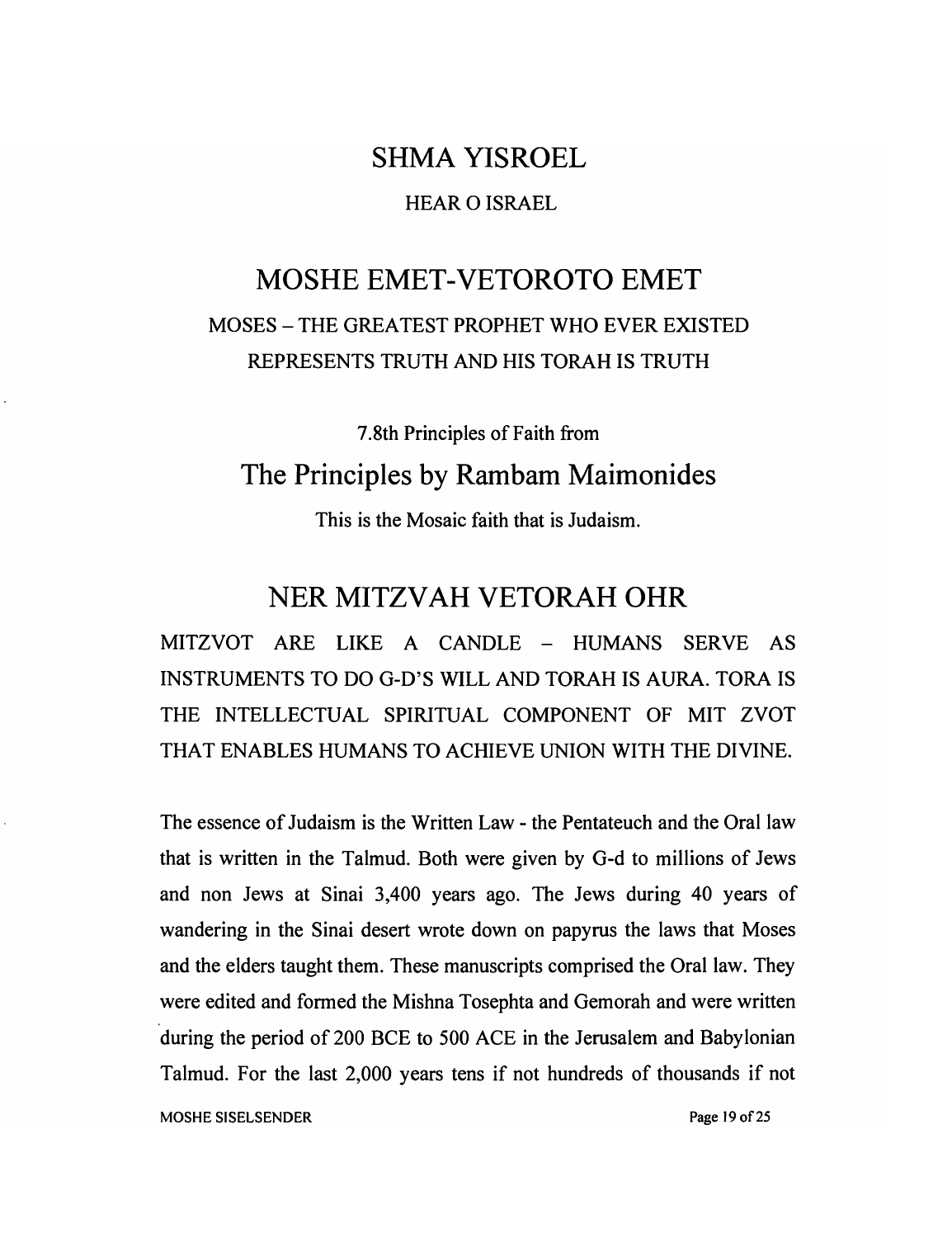millions of commentaries and responsa have been compiled. All this knowledge have been summarized by the Riff Rambam and finally compiled into the Rosh Tur and later Shulchan Aruch by the Bais Yosef Karo and the Ramo . There have been additional summaries by the Levush, the first Luvavitzer Rebbi, the Chofetz Chaim and the last one the Aruch Hashulchon. There exists tens if not hundreds of thousands of commentaries and responsa on the Shulchan Aruch.

All the Torah in our possession today both written and Oral - the Talmud is the identical Torah given to Moses at Sinai. There exists no difference in the sanctity of the any verse in all the five books of the Pentateuch. If even one letter in the Sefer Torah is missing the Seffer Torah - Holy Scroll is void and one can not be used to read the Torah. Orech Hashulchon Orech Chaim 1: 11. Every Mitzvoh Positive Commandment and Negative Prohibition of the Torah is important. True, there exists the Ten Commandments, the Thirteen Principles of faith drawn up by the Rambam. There also exists summaries such as - the world stands on three foundations  $-$  Torah, Avodah worship and Gemilat Chasodim - the doing of kindness. There also exists Hillel's famous words ma desono loch al taase lrhavercho- what is detestable to you you shall not do to another regardless of sex race color religion or national origin.

However all these attempts to summarize Judaism or highlight dominant points such as the Thirteen Principles of Faith by the Rambam -Maimonides does not mean that these principles are to be given greater sanctity than any other Positive or Negative Commandment. Orech Hashulchon Orech Chaim 1:13,14. MOSHE SISELSENDER Page 20 of 25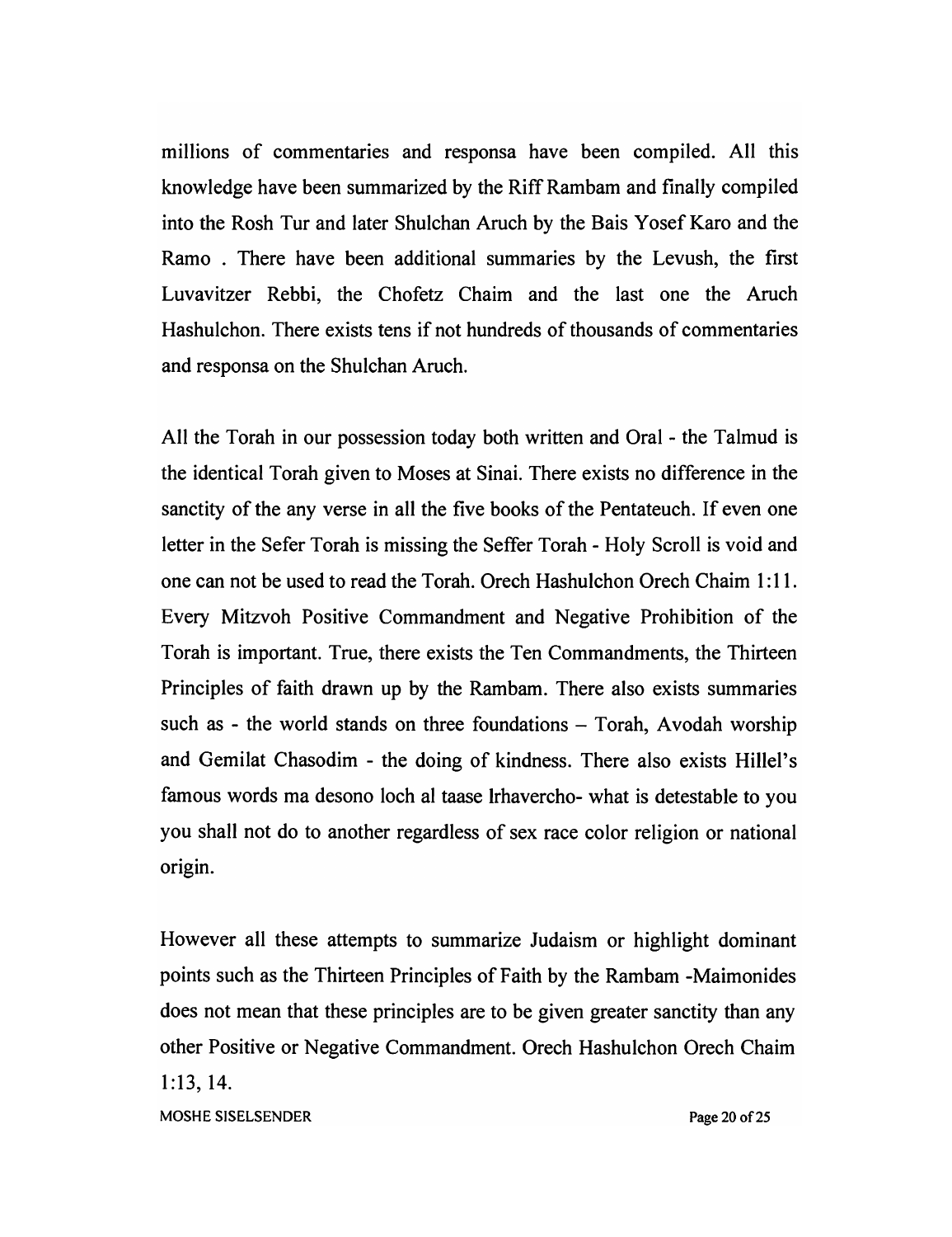Although these Principles are philosophical in nature they still fall under and are governed by the same dynamics as all the other areas of the Torah. The same dynamics and decision making that decides issues in the rest of the Torah govern regarding these philosophical principles. The Rambam stated positions of faith on most of the issues that represent a consensus of accepted positions by all Jews. Such as the Unity of G-d that there exists no partners or subdivisions to the G-d Head. This issue is what separates Judaism from Christianity and Hinduism and Buddhism. Rambam states that only G-D created all matter and all non matter-thou the state that G-d created before creation. Every thing that exists or ever existed spiritually hashomayim and physically -hoorertz was created by G-D. Both the spiritual and the physical creation are linked and depend on each other for existence. He created the universe in order to have the souls of men both Jewish -Soul of Yisroel and non Jewish the Soul of Abraham find perfection by each observing the Torah that was designated for each. Both must observe the rational laws the seven principles of the children of Noah. Jews must also observe the non-rational laws the chukim such as the laws of Sabbath Holidays dietary laws and laws of family purity. Jewish women have different laws to observe than Jewish men in order to reach perfection. They are exempt from all laws that are precipitated by time such as tefilin Tzitzis sukkah lulov and shoffer. Kohanim have additional restrictions to observe than other Jews in order to reach perfection. -They can not marry a divorcee. They can not be in the same room with a deceased person- or visit the cemetery except at the funeral of a very close relative such as a parent or one of their offspring.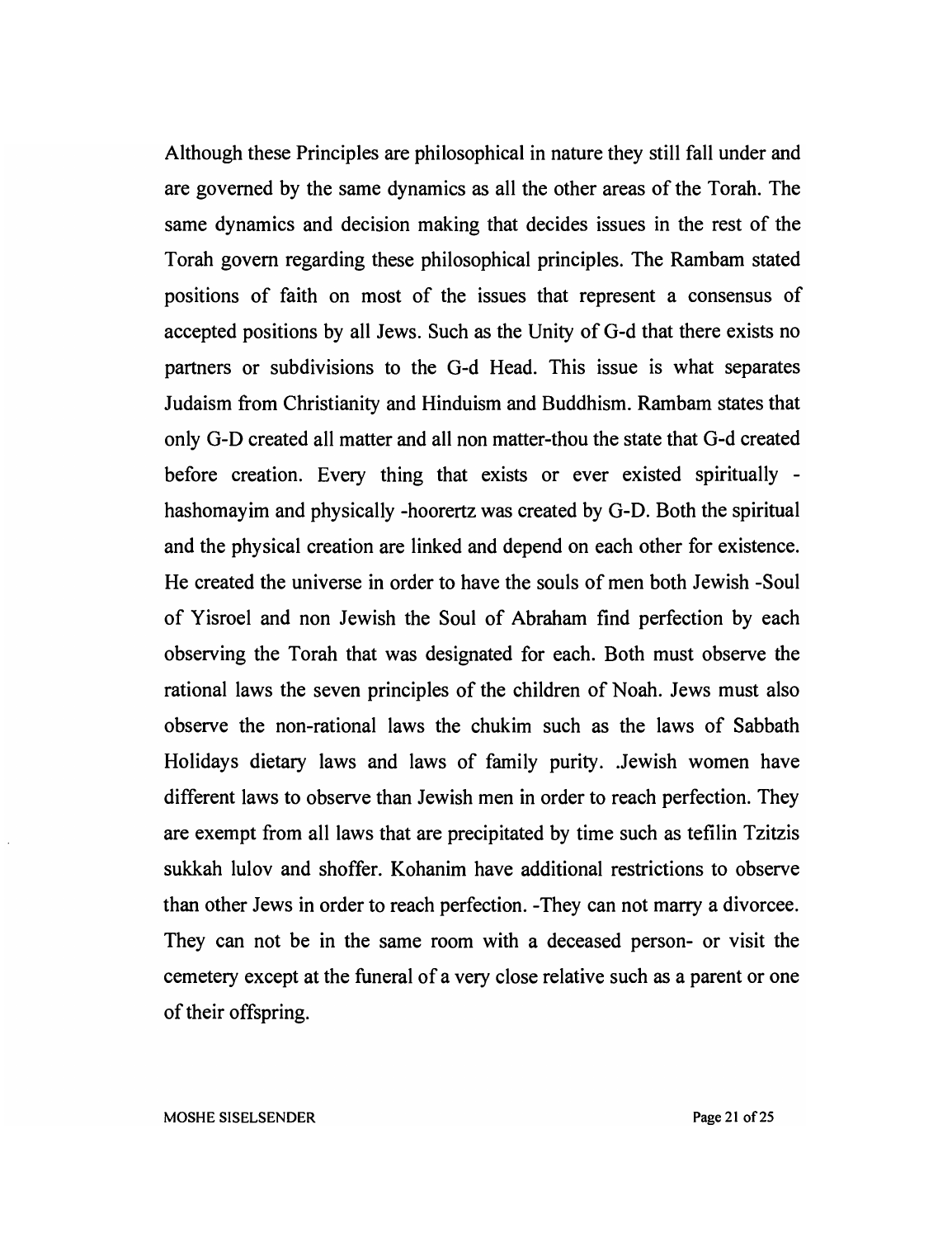The living force and providence of G-d continuously creates and maintains the universe. Would G-d for a split instant cease creation and maintenance of the universe the universe would simultaneously disintegrate into Tohunothingness - that was created by G-d before creation of the universe. It is Divine Providence that exists every split second that maintains the universe and all the laws of nature that exist through out the universe. G-d can elect when to abrogate the laws of nature and perform a miracle. According to Rambam at creation G-d designated at what periods of history miracles would occur - such as the exodus from Egypt; the splitting of the Red Sea; the Revelation at Mt. Sinai; the giving of the Torah to mankind; the giving of the manna food that dropped from heaven to feed millions of Jews and non Jews during 40 years in the Sinai desert; angels protected them from the elements - heat during the day and cold at night and poisonous reptiles insects and wild animals during the 40 years in the dessert. Miracles occurred when the Jews conquered Canaan. Miracles occurred that Jews survive for the last 2000 years in the Diaspora that I elucidate in my book the war against the Jews and non Jews 325ACE - 2007. Miracles did occur during the holocaust and G-d saved 12 million Jews. It was Divine Providence that the Nazis believed that they were Super people and did not need the Jews or their scientific contributions that they dubbed Jewish math science and medicine. They banished Jewish scientists like Einstein and Freud and other geniuses and burned their books and forbade teaching their theories and scientific discoveries. These men went to the Allies and Einstein and other Jewish scientists banished by the Germans helped discover and build the atom bomb. It was Divine Providence that gave the Nazis their sense of superiority that ultimately led to their doom and resulted in saving of 12 million Jews in the free world and billions of non Jews. MOSHE SISELSENDER Page 22 of 25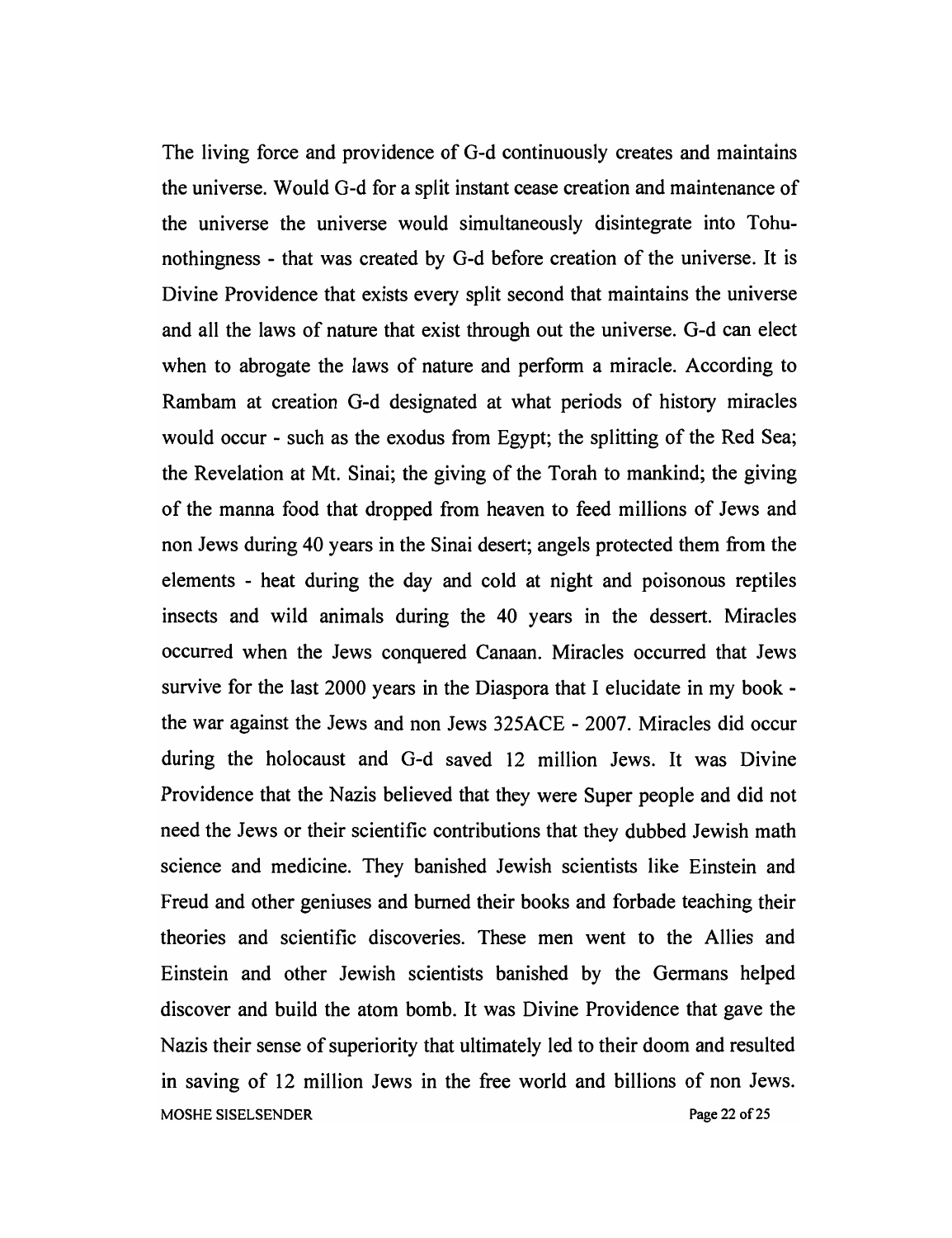Would the Nazis have been had more modest and kept their Jewish scientists they could have won the war and killed all the Jews all over the world.

Another miracle was that the Nazis attacked Russia and wasted their resources with the Eastern front rather than conquering England. They took on the USA and sealed their fate by fighting the whole world. Another miracle was their uncontrollable hatred for the Jews that they strangled economically the German Jews in 1934-1939 and the German Jews were forced to leave to other countries and most of them were saved from the holocaust. Another miracle was the Russian pogroms in 1880 that forced millions of Jews to flee Russia and Poland for other countries in the West the USA Canada Central and South America and Australia. Another miracle was that the Russians in 1914-1916 forced the Jews in those areas of Poland that were near the front in the first World War against Germany that were near the front to be evacuated since they suspected that they would betray them to the Germans. These Jews were not killed. Many of them remained in Russia and were sent to Siberia. Thus they and their children were saved from the Nazis. The same thing happened with those Jews who escaped Poland in 1939 and fled to Russia. Another miracle was the creation of the modern state of Israel in 1947 within the ocean of world anti-semitism. Another miracle is the continuous survival of the State of Israel among 100 million sworn Arab enemies for the last 60 years. Thus the Hand of G-d is visible for one who wants to see.

Man must not rely on miracles; but must behave and maintain a lifestyle that is in accordance with the normal laws of nature. G-d helps those individuals who help themselves. Many people are angry at G-d why the virtuous suffer MOSHE SISELSENDER **Page 23 of 25**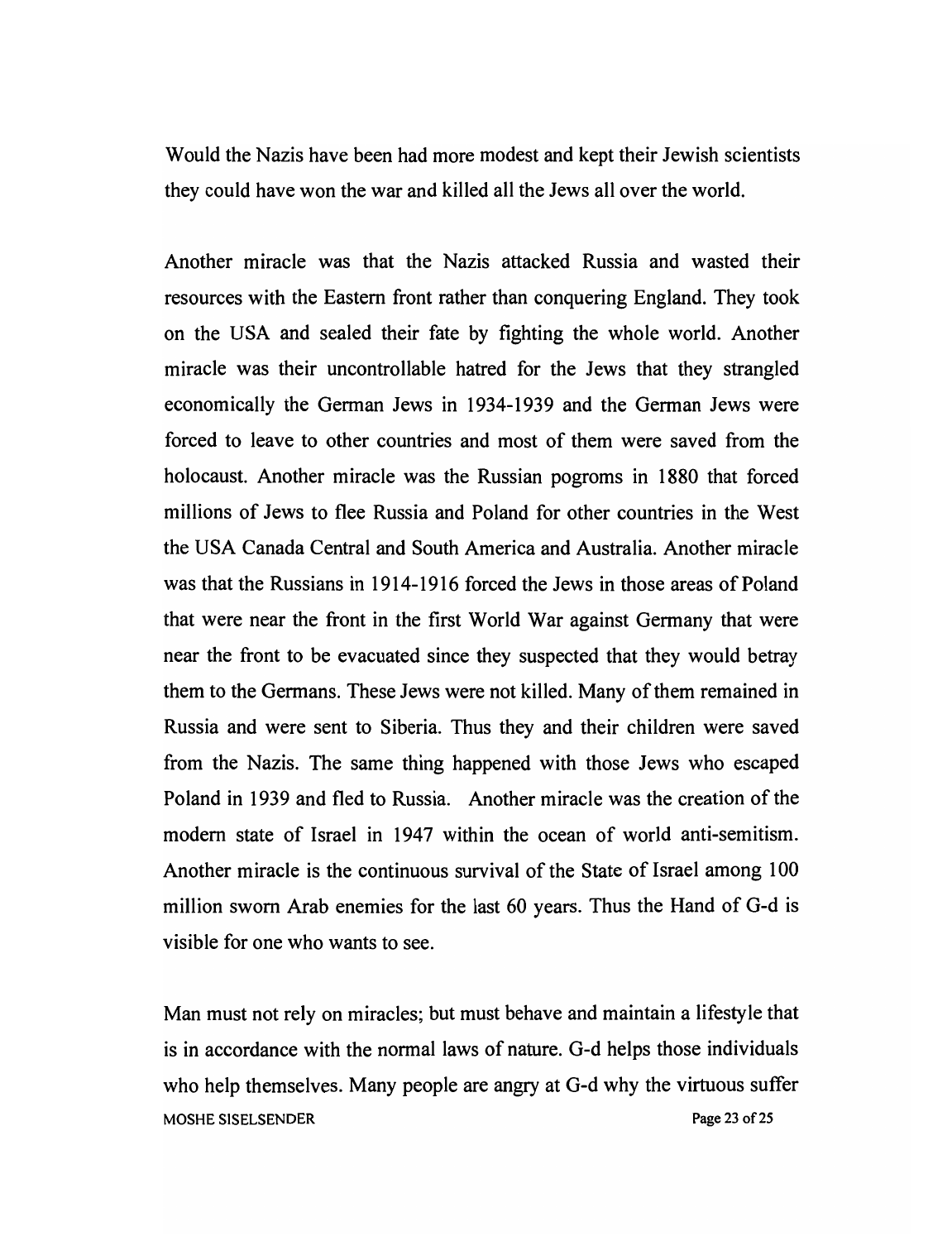and sinners prosper. However people need to know that G-d will reward the pious and honest humans and punish all who disobey - each one according to their degree of willfulness and arrogance. However as a general rule reward and punishment can not be observed immediately. Some or many people are rewarded or punished in the here after in the next world. However since miracles occur very rarely all humans must behave in accordance with natural laws. G-d helps those humans who help themselves. Unfortunately many virtuous people suffer and are killed if they do not look out for themselves according to natural means. Would the Jews have possessed Israel in 1939-1945 millions of Jews would have been saved.